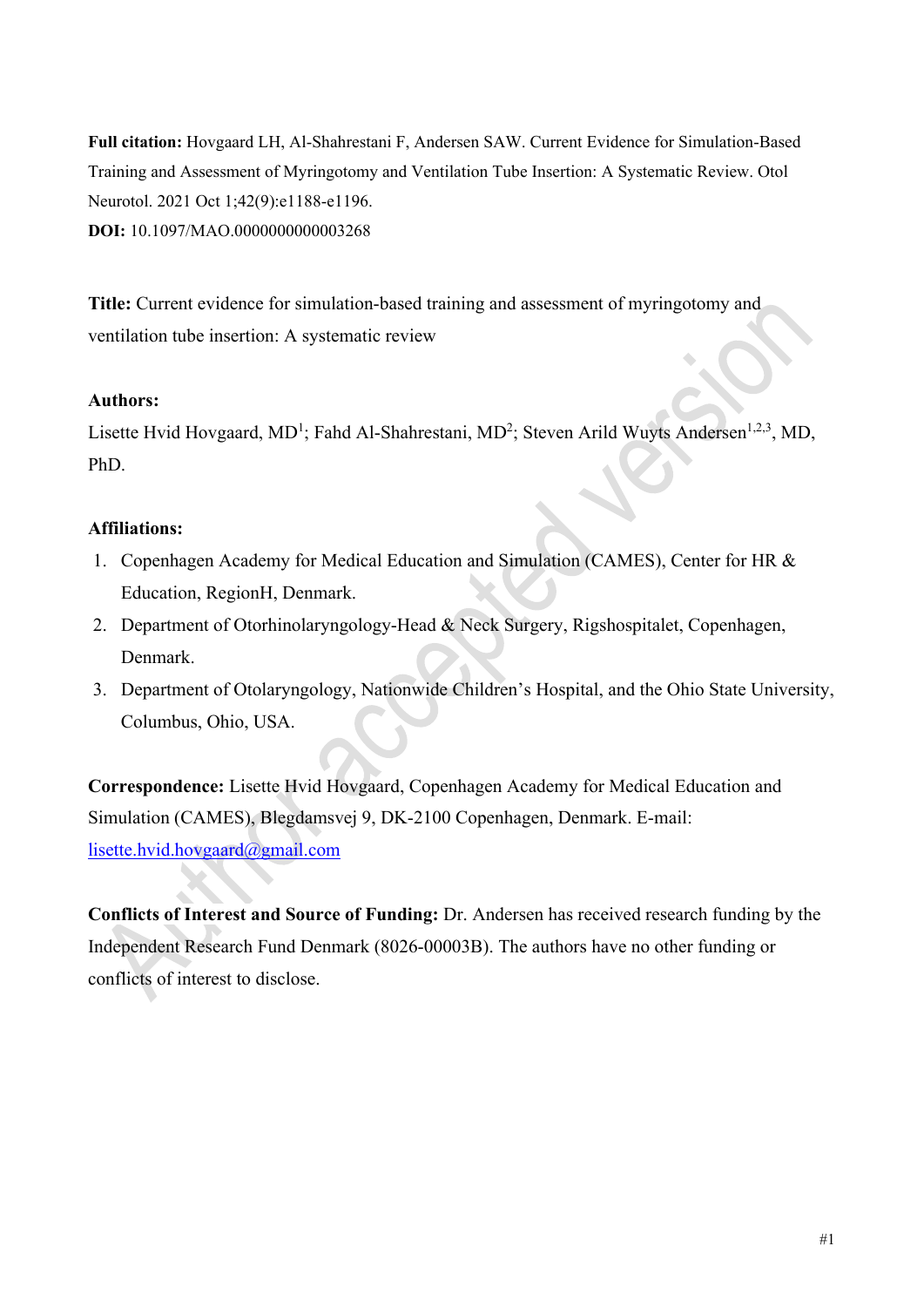#### **ABSTRACT**

**Objective:** Myringotomy and ventilation tube insertion (MT) is a key procedure in otorhinolaryngology and can be trained using simulation models. We aimed to systematically review the literature on models for simulation-based training and assessment of MT and supporting educational evidence.

**Databases Reviewed:** PubMed, Embase, Cochrane Library, Web of Science, Directory of Open Access Journals (DOAJ).

**Methods:** Inclusion criteria were MT training and/or skills assessment using all types of training modalities and learners. Studies were divided into 1) descriptive and 2) educational interventional/observational in the analysis. For descriptive studies, we provide an overview of available models including materials and cost. Educational studies were appraised using Kirkpatrick's level of educational outcomes, Messick's framework of validity, and a structured quality assessment tool.

**Results:** Forty-six studies were included consisting of 21 descriptive studies and 25 educational studies. 31 unique physical and three virtual reality simulation models were identified. The studies report moderate to high realism of the different simulators and trainees and educators perceive them beneficial in training MT skills. Overall, simulation-based training is found to reduce procedure time and errors, and increase performance as measured using different assessment tools. None of the studies used a contemporary validity framework and the current educational evidence is limited. **Conclusion:** Numerous simulation models and assessment tools have been described in the literature but educational evidence and systematic implementation into training curricula is scarce. There is especially a need to establish the effect of simulation-based training of MT in transfer to the operating room and on patient outcomes.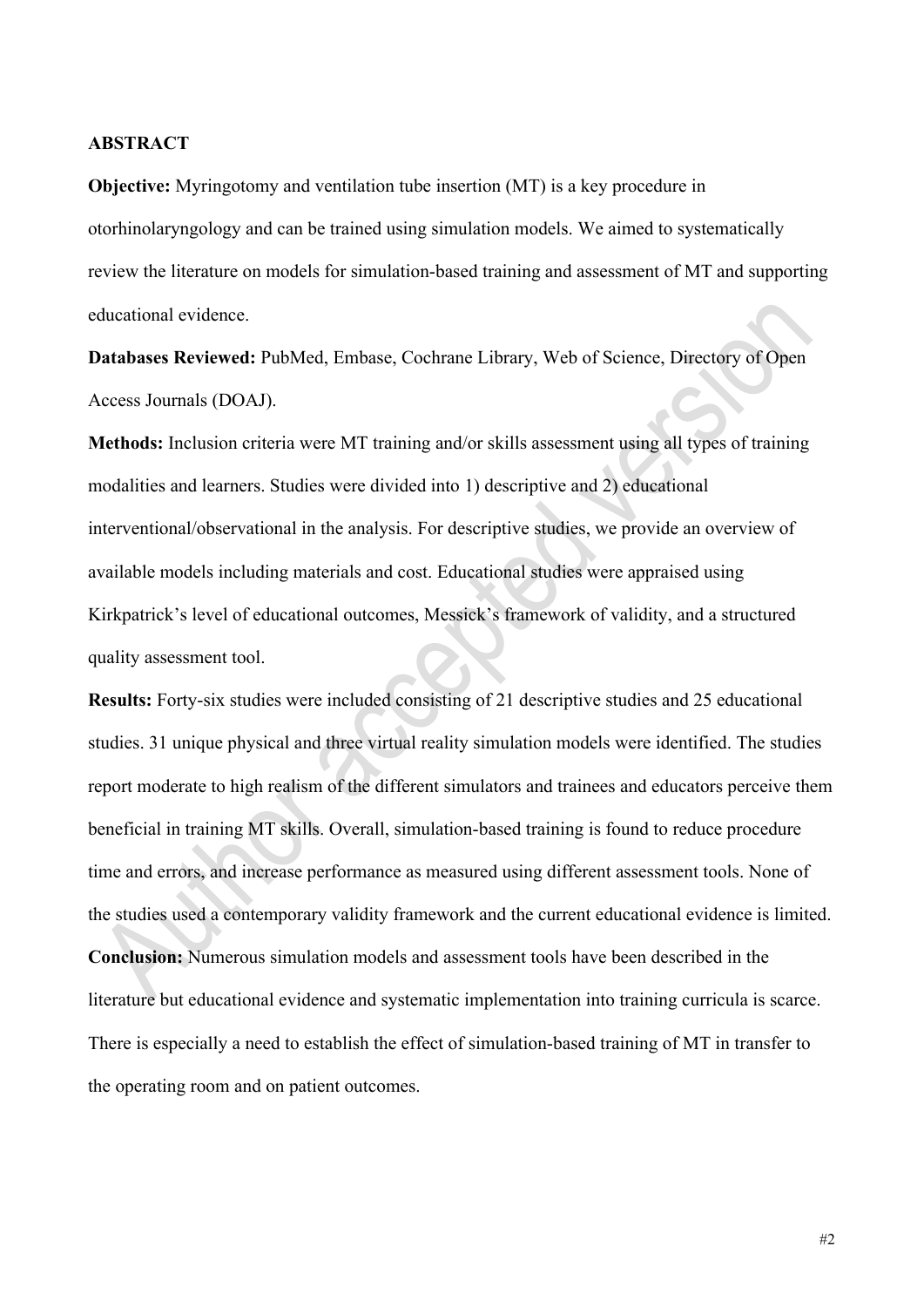#### **INTRODUCTION**

In recent years, the traditional paradigm of "see one, do one, teach one" in surgical education has shifted towards competency-based training to ensure patient safety and high-quality patient care.(1) Consequently, contemporary surgical training now requires strong evidence for the chosen training and assessment methods in the surgical curriculum.

Myringotomy is the incision of the tympanic membrane, which is often followed by insertion of a ventilation tube. Myringotomy with ventilation tube insertion (MT) is mainly performed to alleviate secretory otitis media and recurrent acute otitis media in children(2,3) and is the most commonly performed procedure in otorhinolaryngology (ORL) in many countries including the United States, England and Denmark.(4-6) Frequently, MT is one of the first procedures that need to be mastered during ORL residency. However, the procedure can be challenging due to the compound skills required such as hand-eye coordination, a narrow surgical field, and the use of an operating microscope.

Physical and virtual reality (VR) simulation models can be used for surgical skills training so that patients are not used during initial skills acquisition.(5) Generally, simulation-based training (SBT) has demonstrated large and positive effects on knowledge, skills and behaviors in addition to effects on patient-related outcomes.(7) SBT can provide a safe learning environment with a range of difficulty levels and the opportunity for individualized learning.(8,9) One of the educational challenges is to provide meaningful feedback during (formative feedback) and after (summative feedback) each performance. This is typically given during direct supervision but risks being delivered only occasionally and/or in an unstructured way. Structured assessment tools have been introduced into many modern surgical curricula with the Objective Structured Assessment of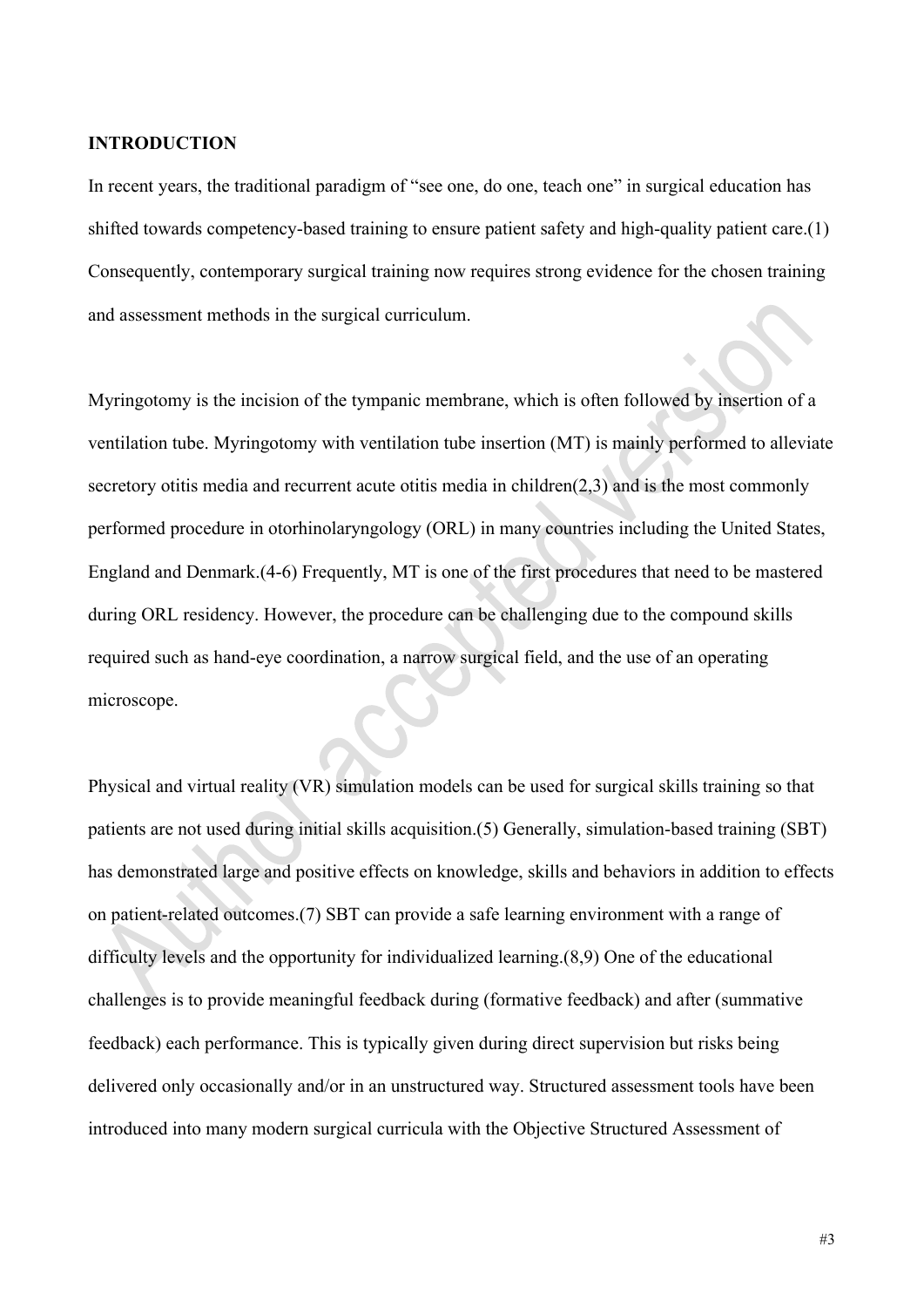Technical Skills (OSATS) being a widely used format and having inspired numerous procedure and context specific assessment tools.(10) The SBT environment facilitates structured skills assessment because of the standardized conditions during practice and also allows for self-directed learning, where the trainee can practice until proficiency.(11)

In a time where many ORL residents are offered less time training in the operating room, SBT allows trainees to practice technical skills such as MT, better preparing them for further clinical training. This raises the question: how are ORL trainees trained in MT and what models for SBT and skills assessment are used? And—importantly—in the era of evidence-based surgical training: What is the supporting educational evidence? To the best of our knowledge, there is currently no systematic review on this topic.

This study aims to systematically review the literature on SBT models and assessment tools for MT and supporting educational evidence. Our goal is to equip ORL program directors and educational stakeholders with an overview of currently available models and assessment tools for SBT and assessment of MT technical skills.

# **MATERIALS AND METHODS**

Our review follows the Preferred Reporting Items for Systematic Reviews and Meta-Analyses (PRISMA) statement.(12)

**Search strategy**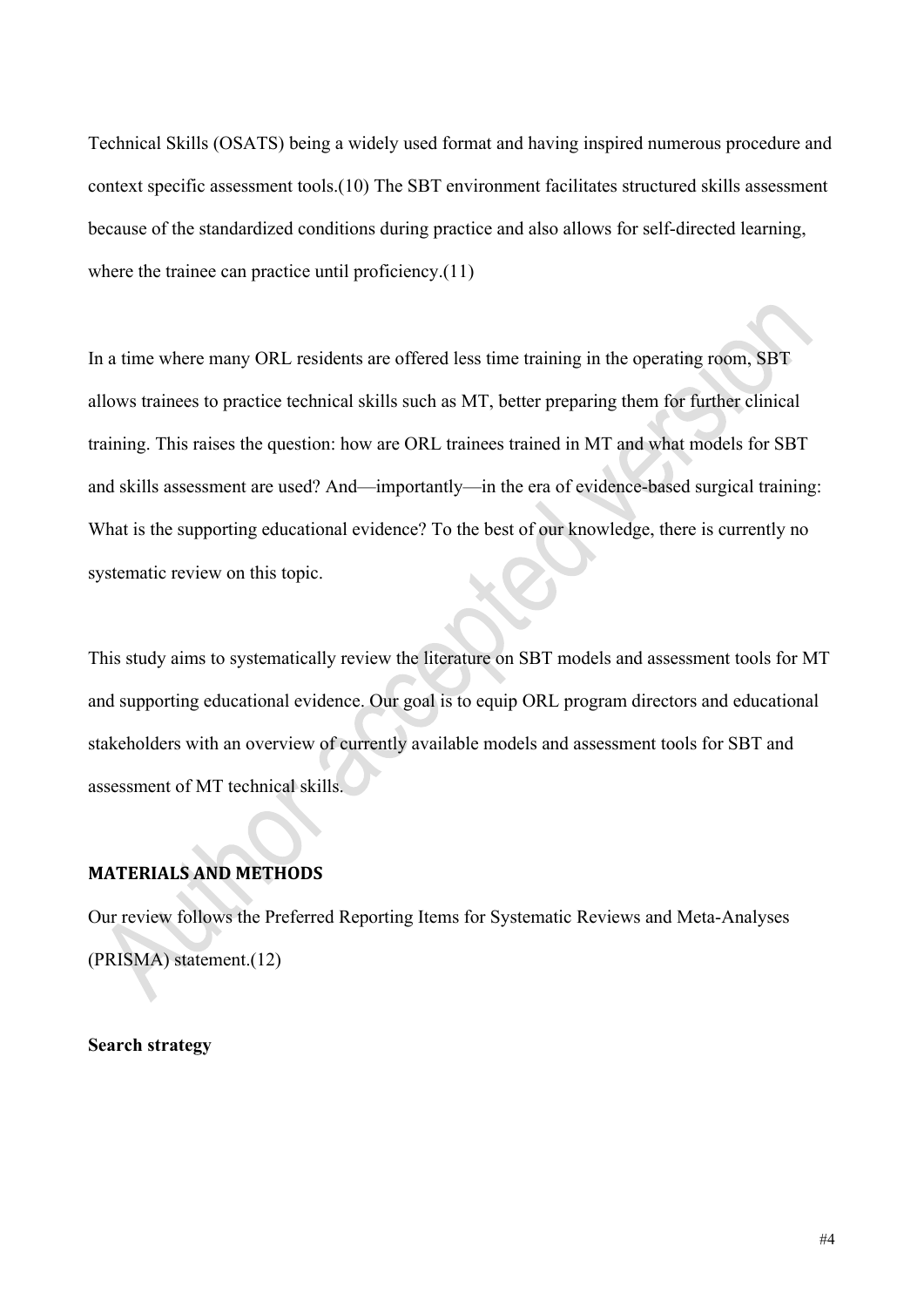The searches were conducted in April 2020 and updated in December 2020 using the following databases: PubMed, Embase/Ovid, Cochrane Library, Web of Science, and Directory of Open Access Journals (DOAJ).

The search strategy was a combination of MESH terms within the areas of interest for this review such as otitis media, otolaryngology, middle ear ventilation, otologic surgical procedures, computer simulation and none MESH terms such as otitis, tympanostomy, simulat\*, virtual reality and assessment (full search strategy in Supplemental Digital Content I). We chose a broad search strategy as not to miss any relevant studies.

## **Inclusion and exclusion criteria**

We included all types of descriptive and educational studies involving SBT of MT in addition to assessment tools regardless of they were used to assess skills performance on patients or physical/virtual reality (VR) simulation models. All types of participants were eligible including medical students, residents, experienced surgeons, and other health care professionals. Studies were excluded if full texts were not available through university library access, not in English, or were reviews, abstracts with insufficient information, or commentaries/letters.

#### **Study selection**

Search results were imported into an online tool for reviews.(13) Two reviewers (LH and SA) independently screened first the title and abstract, followed by screening of full texts of any article that was deemed potentially eligible by either reviewer. Articles identified through reference lists of the included articles as well as excluded reviews were also screened. Any disagreements were resolved by consensus.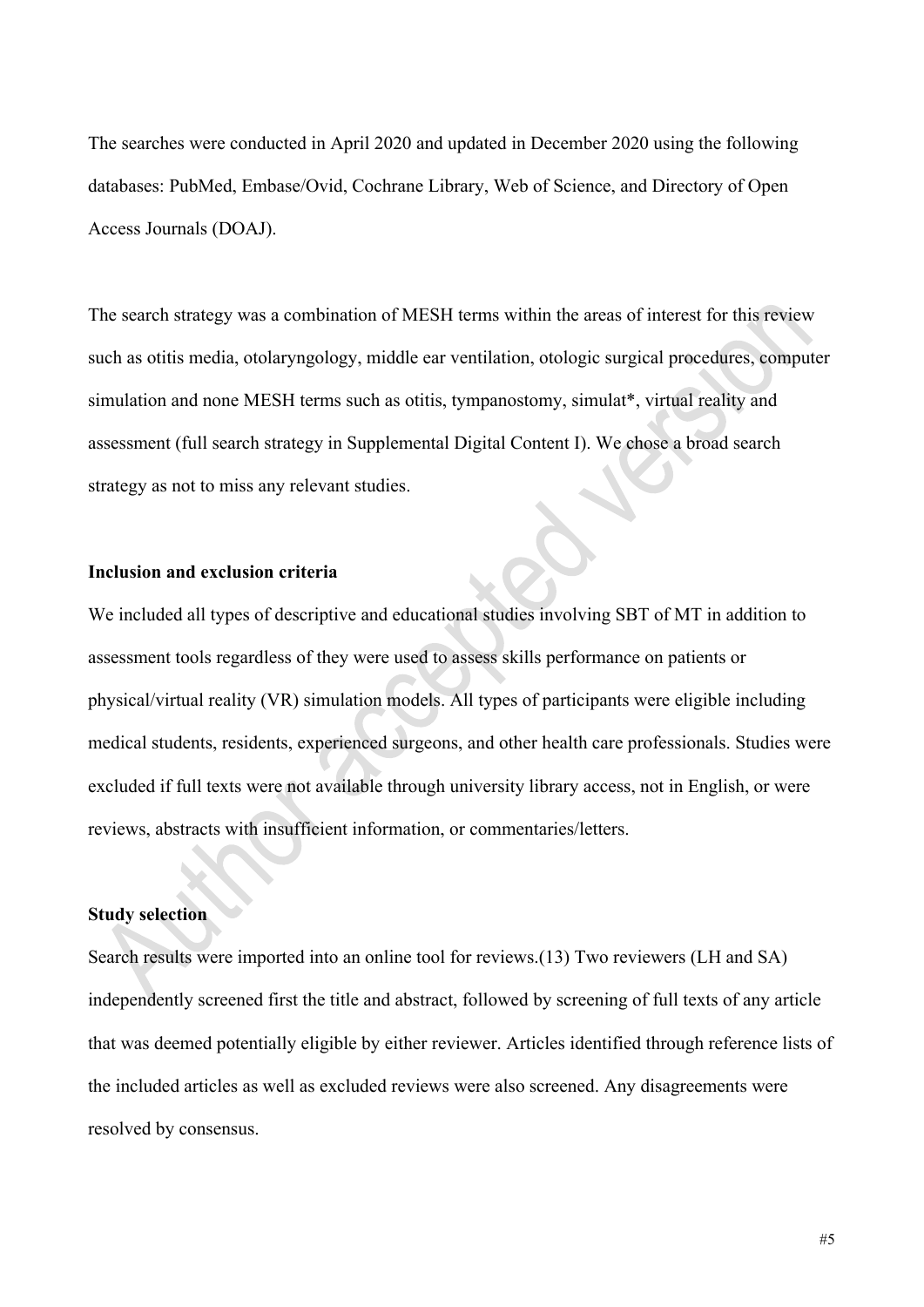#### **Data extraction**

Data were extracted using a data extraction form, which was piloted independently by both reviewers on five randomly selected papers. The final form included study information (authors, year, study design, etc.), characteristics of the simulation model (modality, materials), details of training/assessment (participants, type of training and assessment, training outcome and results). Microsoft Excel 2011 (Microsoft Corporation, Washington, USA) was used in the data extraction and management. The data was extracted independently by two authors (LH and SA) and disagreements were resolved by consensus.

## **Data synthesis, study quality assessment and analysis**

Included studies were divided into 1) descriptive studies (i.e. studies describing only the development of a simulation model) and 2) educational studies (i.e. studies describing training, validation, and/or assessment). For the descriptive studies, we considered the reproducibility and cost of the models. For educational studies, two authors (LH and SA) independently used four frameworks/tools (detailed in Table 1) to appraise educational validity and quality: 1) Kirkpatrick's hierarchy of educational outcomes(14); 2) Messick's framework of validity evidence(15); 3) study quality using a quality assessment tool for educational studies developed by Gordon et al.(16); and 4) strength of conclusion as described by Yardley et al.(17) Meta-analysis was not planned due to the research question as well as expected heterogeneity of study design, models, and outcomes.

## **RESULTS**

5,276 studies were screened by title/abstract after automated duplicate removal, hereof were 91 studies considered for full-text screening. Forty-six studies were included (Figure 1, flowchart) and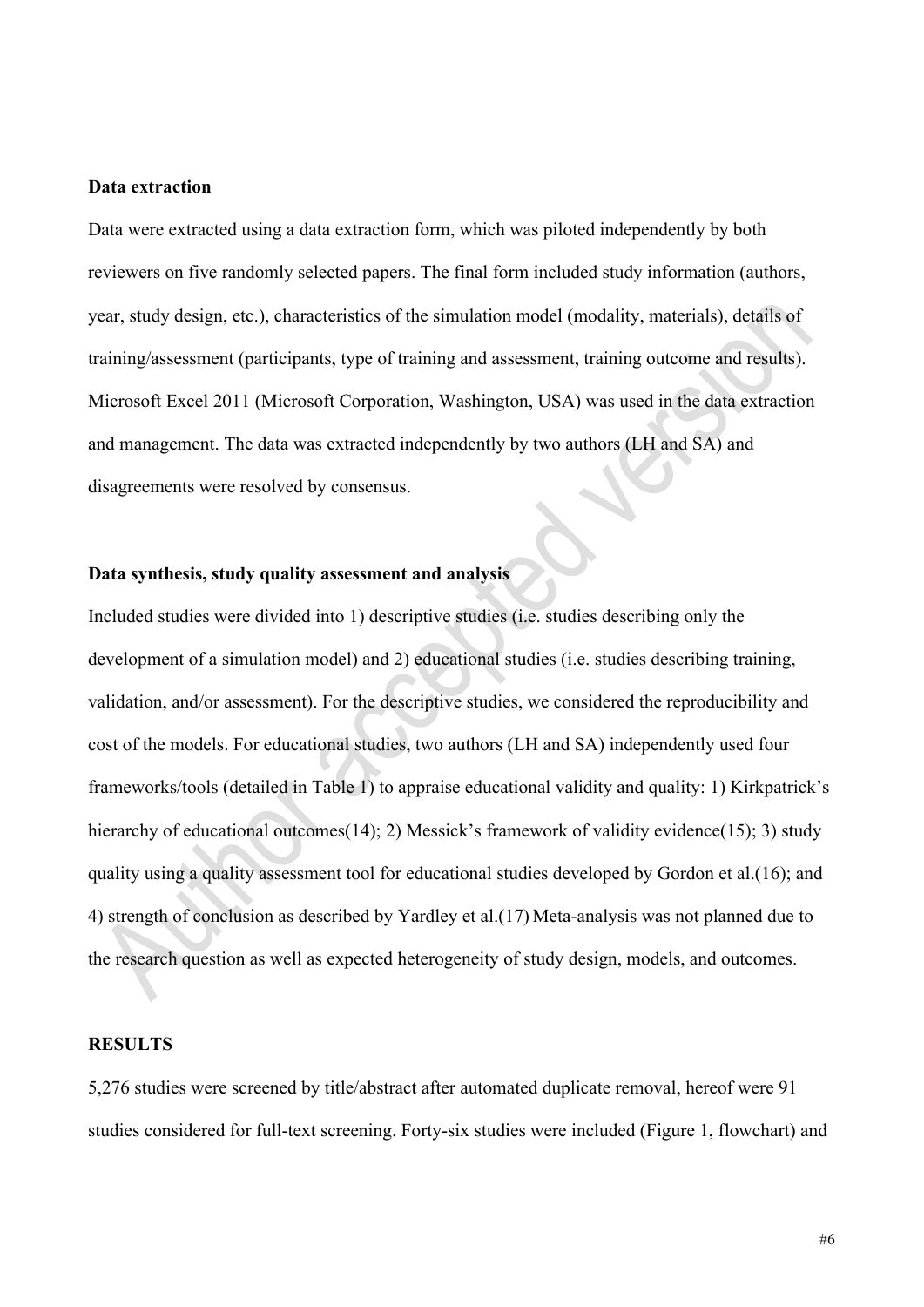study characteristics are provided in Table 2. Twenty-one studies(18-38) described only development/technical aspects of simulation models and were categorized as "descriptive". Twentyfive studies(5,39-62) evaluated models for training/educational purposes or assessment of MT skills and were categorized as "educational". Overall, we found 31 unique physical models and three different VR models.

#### **Descriptive studies**

All 21 descriptive studies detailed physical models with the exception of a single VR model.(26) Details on model materials, reproducibility, construction instructions, and cost is found in Table 3 (see Supplemental Digital Content II). We deemed the reproducibility easy for 15 of the models since they used common materials for example a cut cylindrical container covered with a glove placed in an empty Lidocaine bottle.(31) Three models were deemed of medium difficulty to replicate due to specially designed ear models(25,30) or the requirement of a specific wooden box.(20) Three models were considered difficult: One needed a tympanic membrane from a sheep(24), another a special manufactured steel box(21), and the third was a VR simulator.(26) Similarly, the cost for constructing most of the models were considered to be low except for models requiring special components or high-end computer equipment to run VR simulation.

Altogether, numerous papers provide clear instructions on how to build low-cost models out of easily available materials, making them easy to reproduce and potentially implement into training programs. However, supporting evidence of the educational value and use in training/assessment of technical skills in MT for these models is absent from the literature.

## **Educational studies**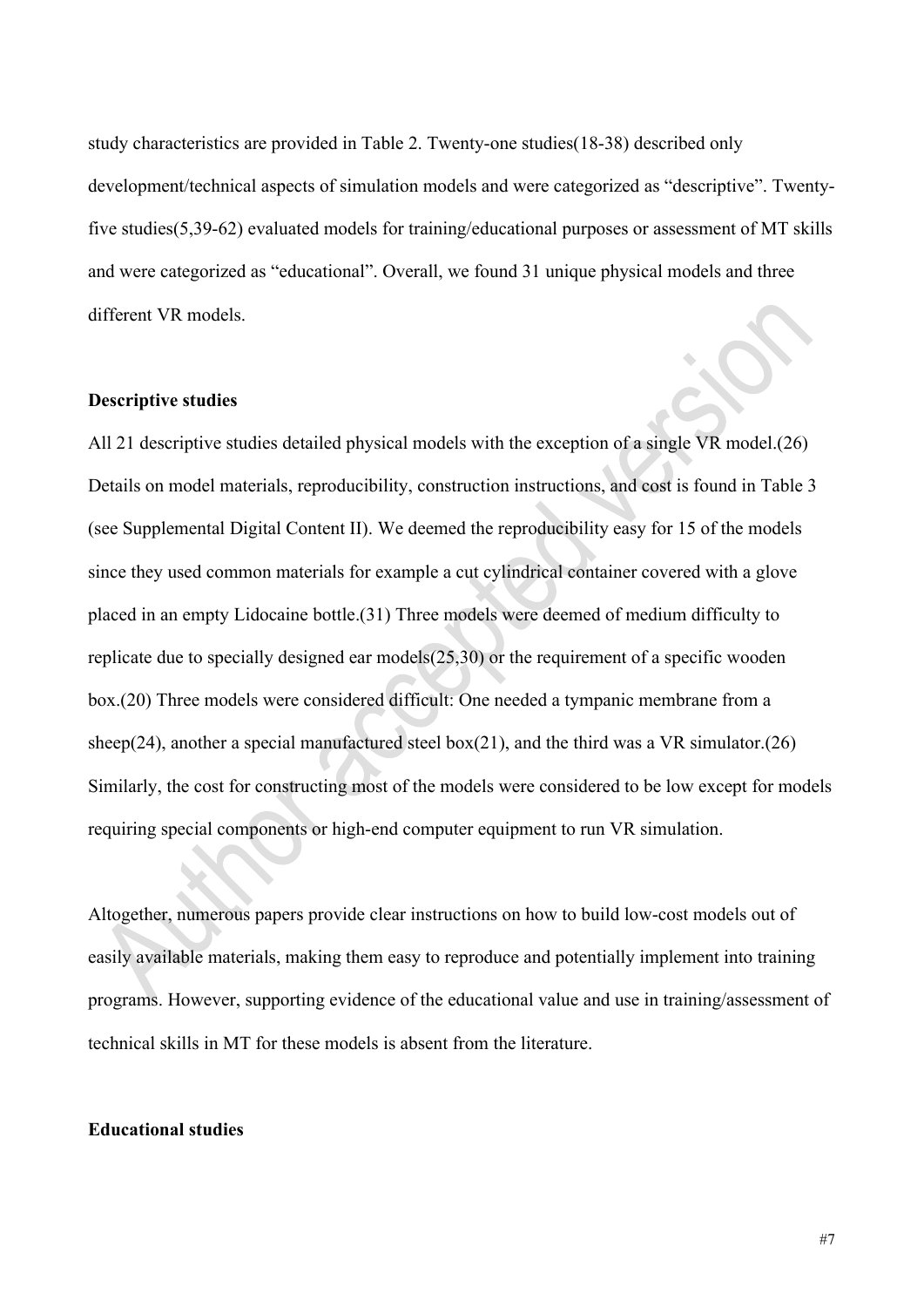### *Study design & participants*

Most of the 25 educational studies (Table 4, see Supplemental Digital Content III) detailed and evaluated physical models ( $N=18$ , 72%) with fewer studies on VR models ( $N=4$ , 16%). Three studies (12%) included performances on real patients in the OR to explore validity of different methods for technical skills assessment.

Altogether, the studies included 578 participants: 65 (11%) participants were expert otolaryngologists; 223 (39%) represented intermediate trainees such as ORL interns, residents and registrars; and 290 (50%) were novices (medical students and general surgery interns with no prior experience in MT). Consequently, much of the educational evidence supporting SBT of MT is based on novices' experience, which might be different from ORL trainees in relation to prior knowledge, skills and motivation.

#### *Performance assessment*

In the studies that included assessment of performance(39-43,45,47,49,51-55,59,60,62), different assessment methods and tools were used. These were mainly Global Rating Scales (GRS) where the rater for example assigns an overall score based on observation of the performance(39,41,42,45,51- 55,62); Task-Based/Task-Specific Checklists (TBC/TSC) where the rater for example checks if specific sub-tasks are performed or errors made(41,42,51-53,55,62); and metrics such as time to completion of the procedure.(39-43,45,49,52-55,60) Two studies used completely automated metrics derived from the VR simulators such as procedure time, contact with the external ear canal, number of attempts of tube insertion etc.(47,59)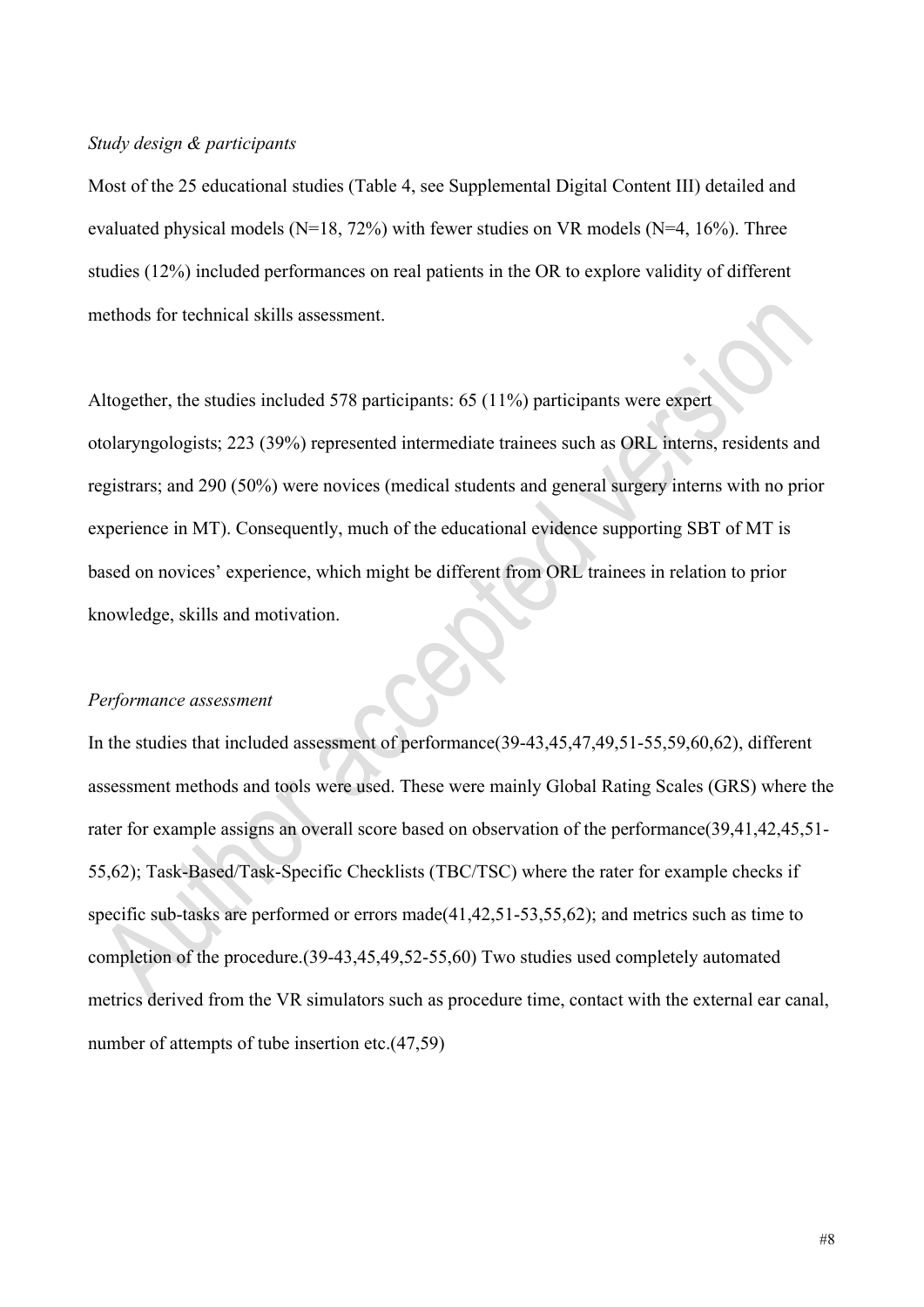Two studies aimed primarily to explore the validity of a specific assessment method or tool: One study investigated the validity and reliability of video recordings in assessment of participants' performance using two blinded raters for whom a significant inter-rater correlation was demonstrated(39); the other study aimed to develop and collect validity evidence for a Task-Specific Checklist and Global Rating Scale and found a high inter-rater and intra-rater reliability.(55)

Altogether, several different assessment methods and tools have been used across the educational studies, only few have supporting validity evidence and none include evidence from all five sources in Messick's framework.

#### *Outcomes of simulation-based training*

A majority of the survey studies and one observational study had a Kirkpatrick level 1 educational outcome such as perceived realism of the model and/or opinion on its potential use for training.(5,44,46,48,56,57,61) Generally, the different models were perceived to be of moderate to high realism and potentially beneficial to trainees' skills acquisition. The remaining two survey studies included participants' self-assessed effects on knowledge and confidence after training using the models—corresponding to Kirkpatrick level 2a outcomes—and reported favorable responses.(50,58) None of these studies included objective measurements of performance or knowledge tests.

Seven studies with different study designs included measurement of the effects of SBT on skills performance(42,43,45,49,52-54), corresponding to Kirkpatrick level 2b outcomes, and a single recent study further examined transfer of skills to the operating room (OR), corresponding to a level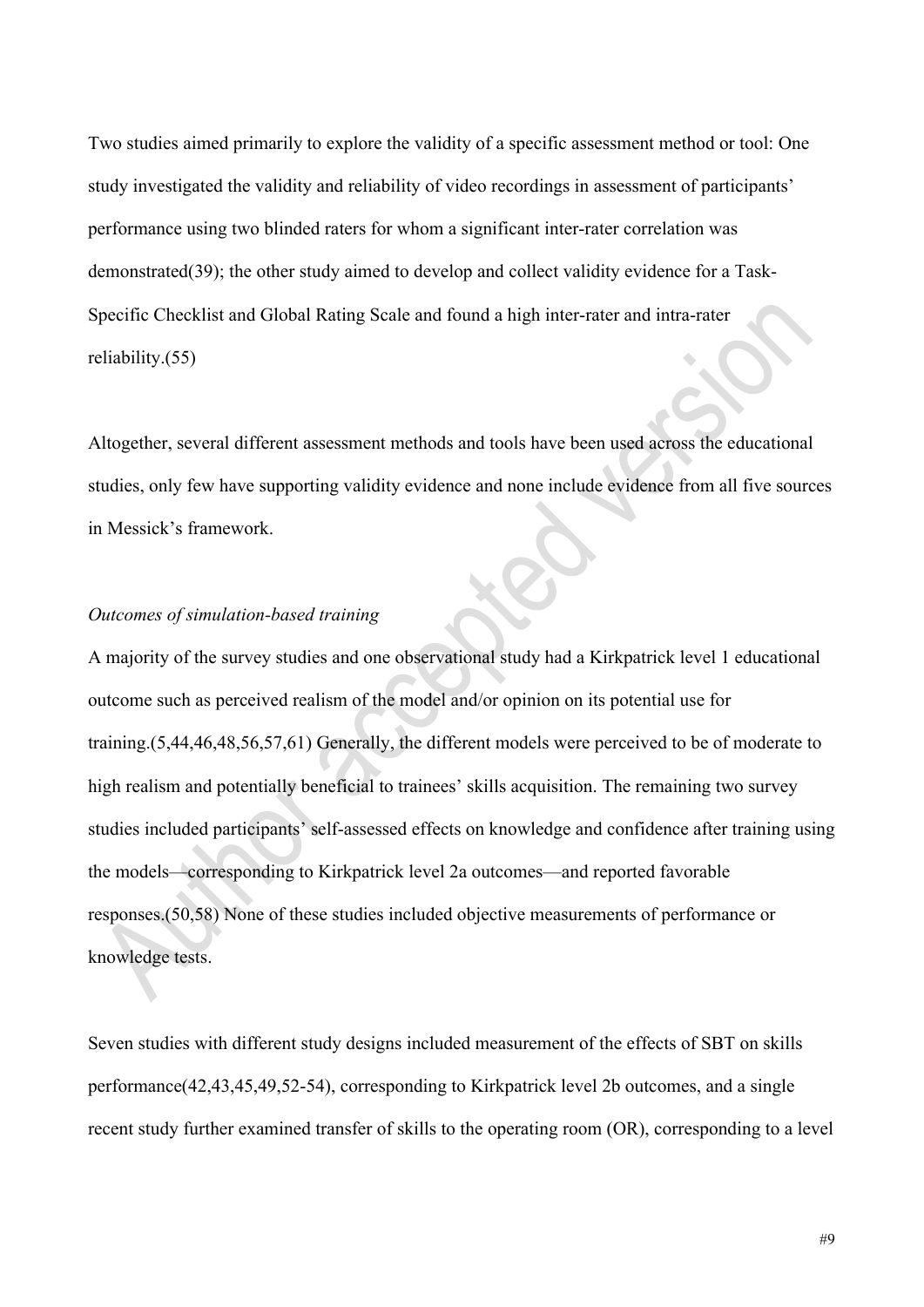3 outcome.(62) One study found that SBT resulted in a significant improvement in overall performance of ORL trainees and experts on GRS(52), and another study demonstrated significant improvement in medical students' performance using GRS and TBC.(54) Both studies also reported that time to completion of the procedure in SBT decreased significantly: from 180 to 70 seconds and 5 to 2 min, respectively. A third study also reported improvement in ORL residents' GRS score and time to completion after SBT, however, it was not reported whether this was statistically significant.(42)

In three studies, participants were randomized to either SBT or no training.(45,53,62) Two of the studies demonstrated a significant effect of SBT on time to completion of the procedure with average improvements of 1.6 and 2.4 minutes, respectively.(45,53) One of these studies also reported a significant improvement in GRS from 12.9/25 points at baseline to 17.2/25 points after SBT(45) whereas another study found that the intervention group had significant better OSATS global scores (17.4/25 vs. 13.7/25) and OSATS task scores (4.5/5 vs. 3.6/5) in the posttest.(62) The third study demonstrated improvement in both groups' GRS and TSC but without statistically significant difference.(53) One of the studies further investigated transfer of skills acquired in the simulated environment to real-life surgery but found no difference in performance measured using an OSATS instrument between the SBT group and the control group during initial live surgery.(62)

Another randomized study investigated the effect of massed vs. interval training on skills performance and found that interval training was seemingly superior to massed practice in reducing time to procedure completion and errors in the simulation procedure even though this did not achieve statistical significance.(49) Also, one randomized study examined medical students'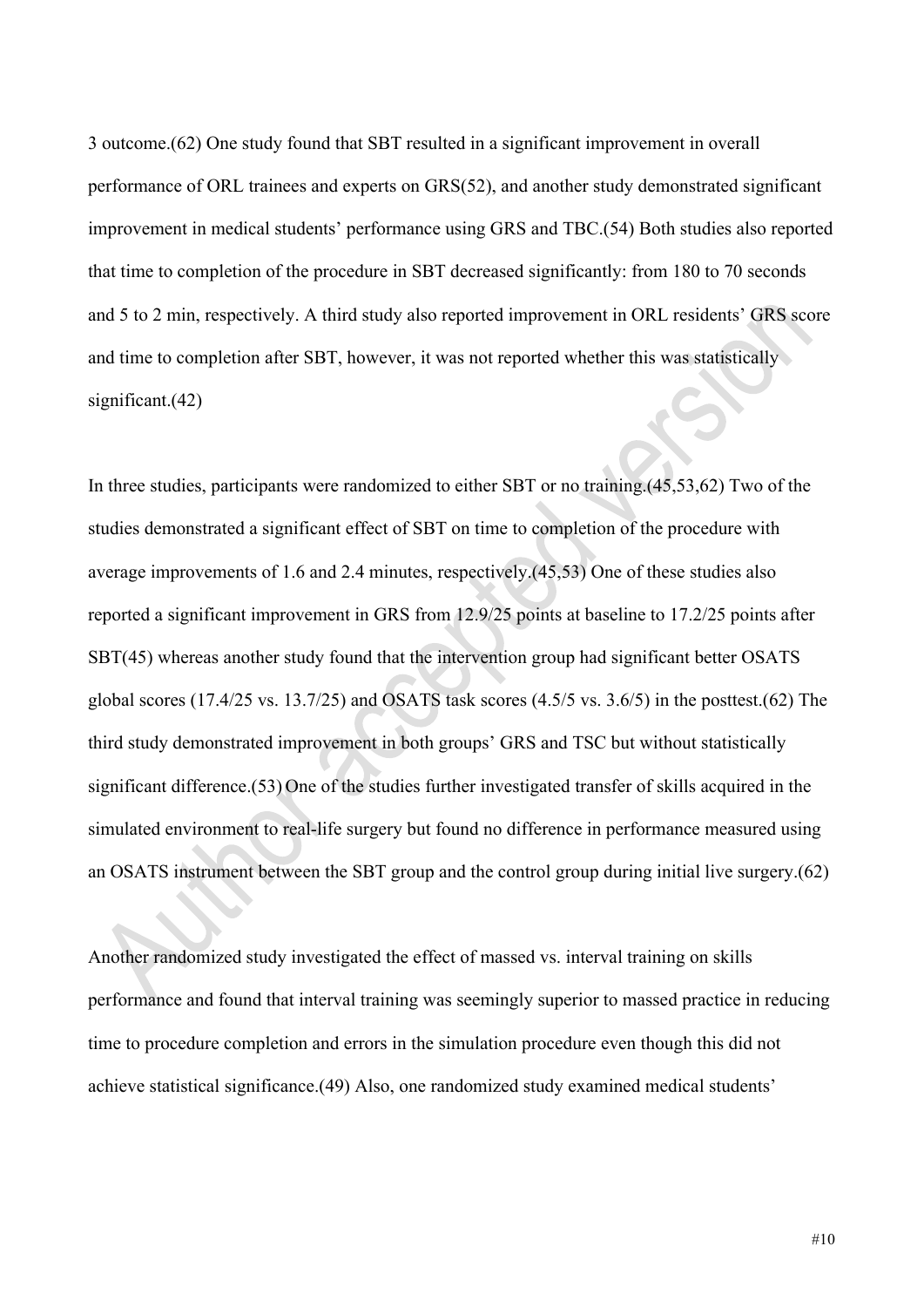learning curves using either an endoscope or microscope when performing MT on a simulator but found no significant difference in learning rate (68.6 vs. 78.71 sec) between the two groups.(43)

Of the remaining 8 educational studies with level 2b educational outcomes, five studies compared the skills performance of novices and experts and four of the studies found the experts significantly outperformed the novices on time to completion and errors.(40,41,47,59,60) Finally, three studies assessed novices' and expert' performance in real-life surgery (without prior SBT) and similarly found that experts used significantly less time and achieved a higher performance score.(39,51,55)

Altogether, these studies support that SBT can reduce time to completion of the procedure, reduce errors, and improve total performance score in the simulation environment and that experts perform better than novices. Only a single and very recent study included higher-level educational outcomes (i.e. level 3–transfer to real life performance)(62) whereas none investigated the effects of training on organization (level 4a) or patient outcomes (level 4b).

#### *Validity evidence*

The contribution across educational studies to validity evidence of SBT and assessment of MT skills was analyzed according to the five sources of validity in Messick's framework.

Content validity: One study replicated five of the physical models described in other studies(20,23,28,38,53) which were then rated by ORL registrars/consultants in relation to educational quality: All models were found to be below moderate realism and below the expected threshold for recommendation of use in a training curriculum.(5) As described earlier, several other studies also surveyed experts and trainees in relation to model representation and usefulness for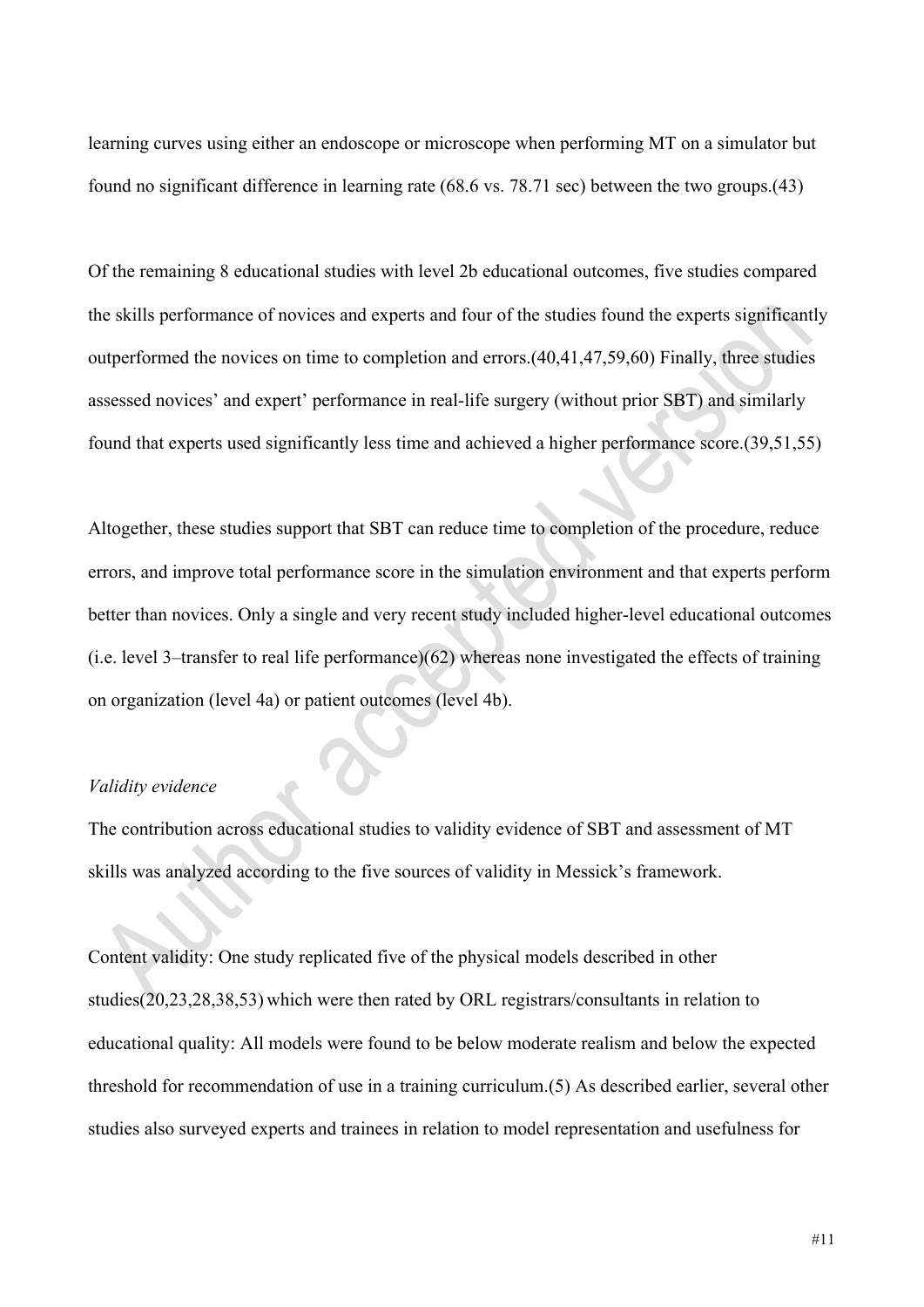training.(40,44,46,57,61) Finally, three studies included content experts in the development of questionnaires or assessment tools.(44,55,61)

Response process: All the educational studies employed methods to eliminate or control potential sources of bias. This included for example providing participants with introduction such as handouts or video demonstrations to the simulator/procedure; standardized time to practice; and blinding of assessors.

Internal structure: Five studies explored aspects of reliability and internal consistency of their assessment(39,44,45,55,57): One study reported a good to excellent inter-rater and intra-rater reliability for a Global Rating Scale(45); another study found a significant correlation between the ratings of two blinded raters for a nine-parameter rating tool(39); and one study investigated the intraclass correlation and found this to be high.(55) The last two studies report a high internal consistency between participant ratings of simulation realism.(44,57)

Relations with other variables: Five studies found that simulation performances of participants with different levels of experience could be discriminated(40,41,47,59,60), supporting that experts still outperform novices in the simulation environment in relation to skills, errors, and time to completion.

Consequences: None of the studies examined for example the impact of test scores on trainees' advancement or set a pass/fail-standard for the procedure that can be used to determine when a trainee is proficient.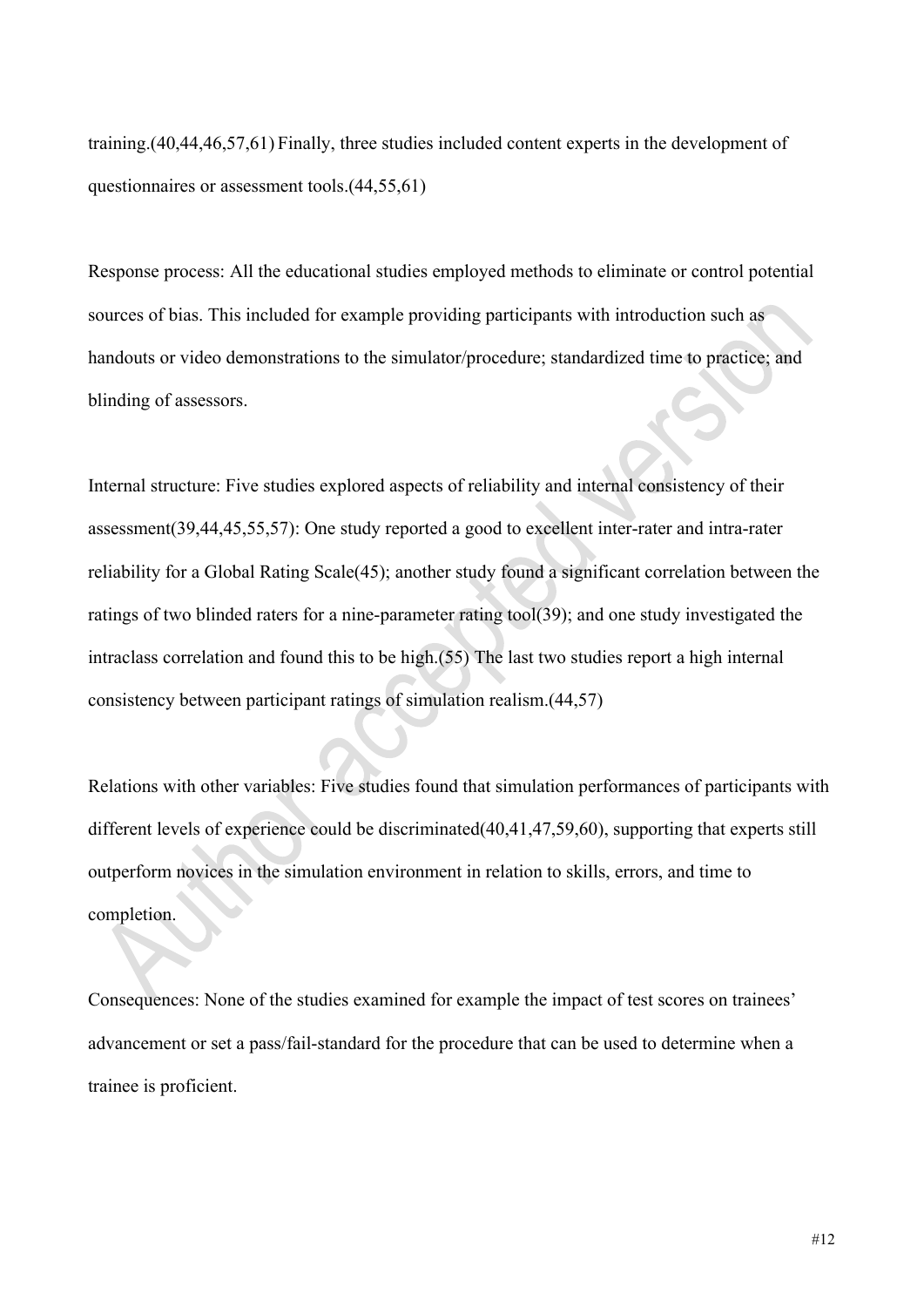### *Study quality assessment*

In our quality assessment, we found a mean score across the educational studies of 13.1 points (lower score indicating less sources of potential bias; minimum score 6, maximum score 18). Only six studies had a total score below the mean.(42,45,47,51,55,62) Only a single study was assessed as having a low risk of bias in relation to educational underpinning as all other studies lacked sufficient details on educational theory of frameworks guiding their study.(51)

Furthermore, most studies lacked a clear description of the curriculum's process/outcome or the educational context such as learner characteristics and consequently only two studies were deemed low risk of bias in relation to curriculum(45,55) and setting.(42,62) Also, only three studies provided a clear description of the specific content of the educational intervention and were deemed low risk of bias in relation to content.(42,55,62) None of the studies scored a low risk of bias in the pedagogical domain since none provided specific details on the pedagogical methods used such as examples of instructions. In contrast, a majority of the studies were deemed to have a low risk of bias in their conclusion meaning that the conclusion mostly reflected the findings of the study and did not overgeneralize findings. This was further corroborated by the "strength of conclusion" scoring tool, where twelve studies scored 3 (i.e. conclusions are probably supported by the results) and eleven studies scored 4 (i.e. results are clear and very likely to be true).

### **DISCUSSION**

In this systematic review, we identified numerous models for SBT of MT in the literature with the oldest model dating back to 1968. Despite many of these being easy and inexpensive to reproduce, there is limited supporting educational evidence for their use in training and assessment. Many studies were purely descriptive and the remaining studies had focus on different educational aspects but were of varying quality. This results in scattered evidence relating to validity and effects of SBT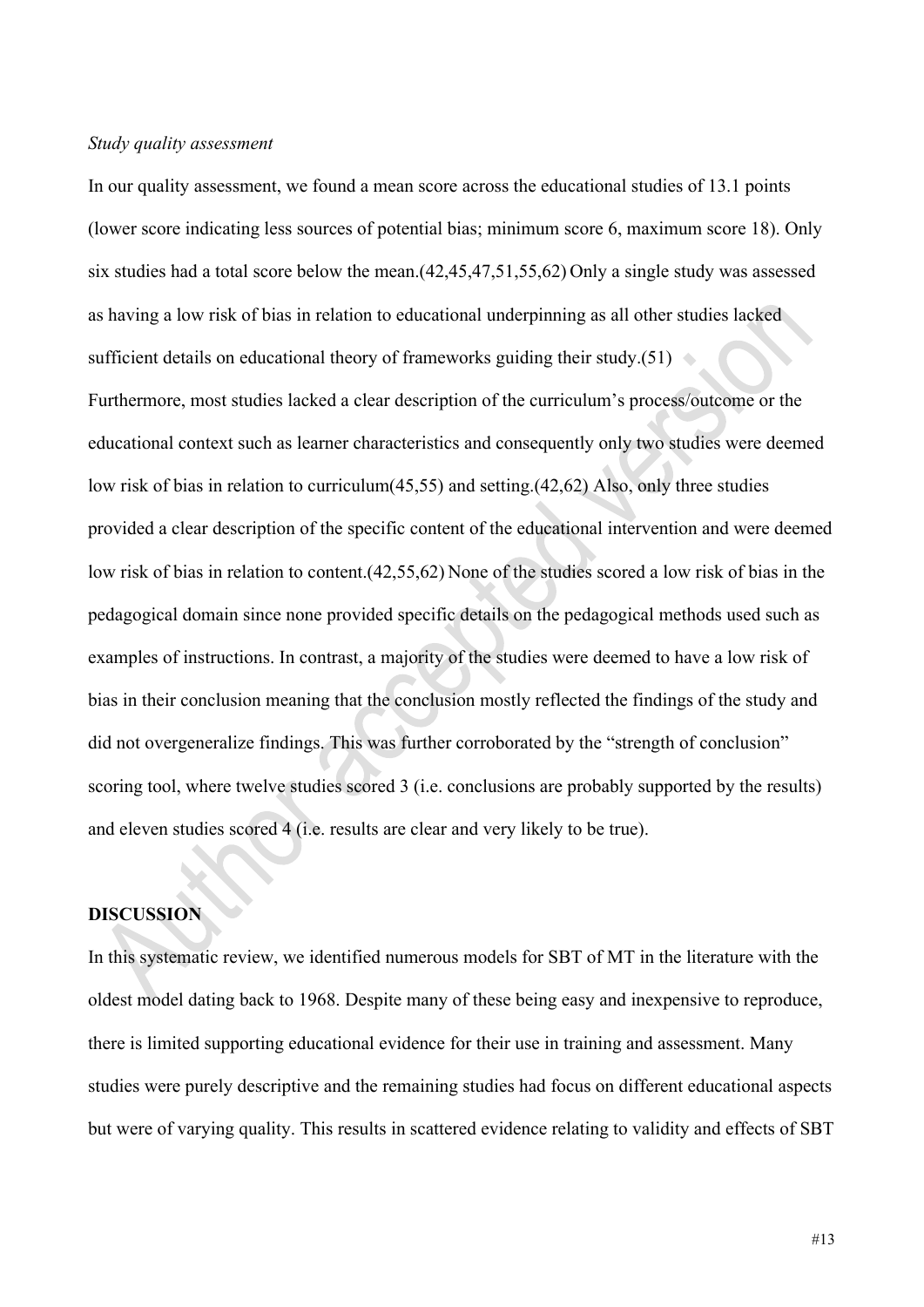of MT with gaps in knowledge on important educational outcomes such as transfer to real-life performance. Therefore, it is unsurprising that there is also a paucity in descriptions and evaluations of systematic implementation of SBT of MT into ORL training curricula.

A third of the educational studies reported only Kirkpatrick level 1 and 2a outcomes such as participants' perceptions of the models and self-reported effects on knowledge and confidence. However, such subjective measurements are poor educational outcomes as they convey very little on the actual effects of training(63), and self-assessment is well-known to be unreliable.(64) More objective measurements of effects on knowledge/skills (i.e. level 2b) were considered in 15 studies such as performance, errors, and/or time to completion of the procedure during SBT of MT, and all studies report positive effects. This finding is in line with a large meta-analysis of technologyenhanced simulation in health care professions education, which found that SBT had large and positive effects on knowledge, skills, and behaviors compared with no intervention.(7) Only one study investigated the transfer of skills from SBT to the OR (i.e. level 3)(62), highlighting that there still is a major gap in knowledge of whether SBT of MT has effects on transfer of skills to the OR and effects on patient outcomes. However, this is a common problem: A systematic review on SBT within otorhinolaryngology found that none of the 70 included studies on 64 different simulators considered educational outcomes above level 2b.(65)

Further, just one of the educational studies on SBT of MT so far has been comparative(5), meaning that most simulation models and modalities have not been compared. Also, only a single study compared different instructional designs of SBT of MT (massed vs. interval training) and found no statistically significant difference in time to completion or errors.(49) This contrasts other studies on skills acquisition of surgical procedures(66,67) including mastoidectomy(68) where distributed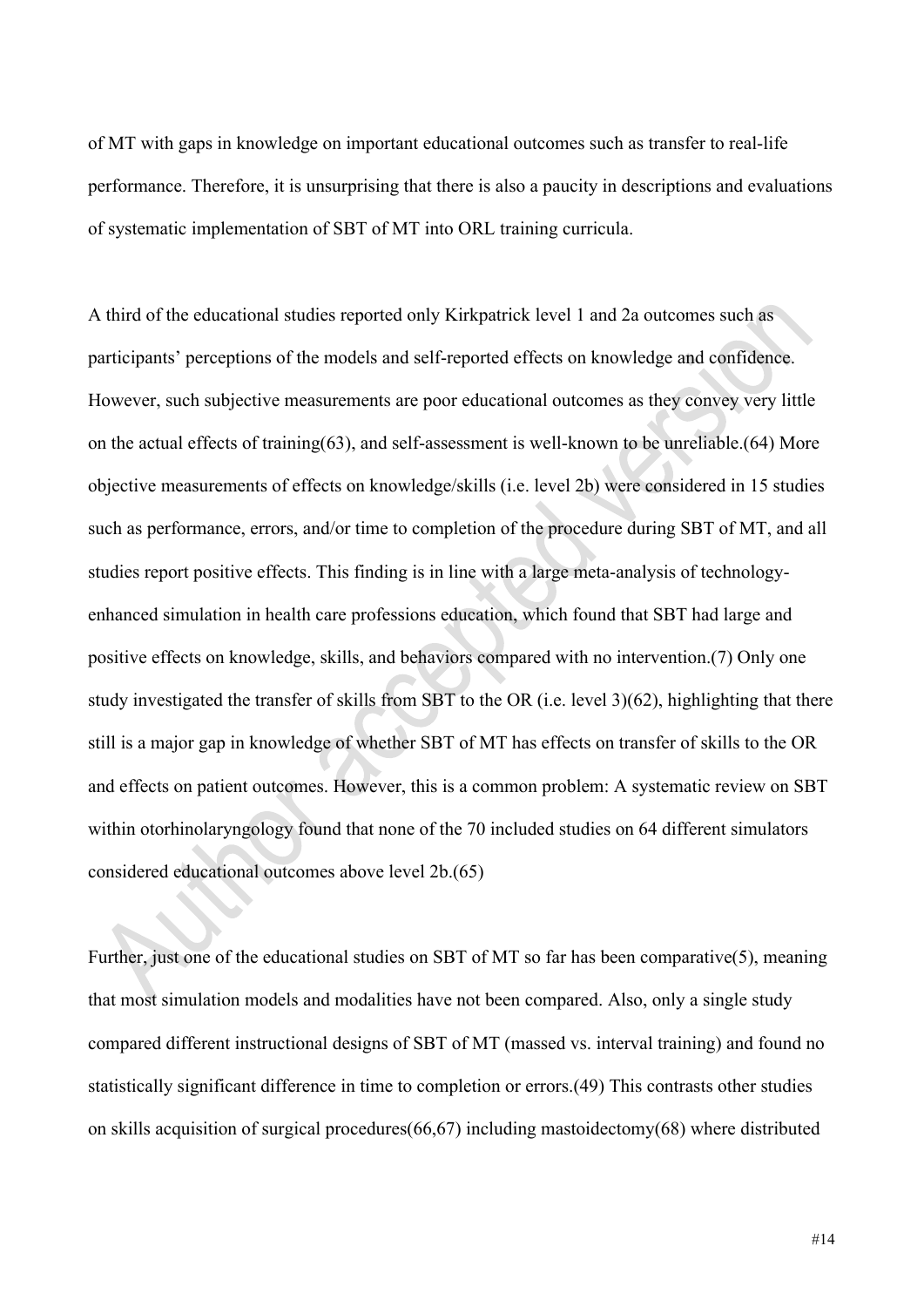practice consistently has been found to be superior to massed practice. Further, many of the included studies used medical students as participants and findings might therefore not necessarily generalize to ORL because of differences in preexisting knowledge, experience, and motivation.

Valid and reliable assessment is key in establishing effects of training and we found several assessment tools for structured assessment of MT skills performance. These tools have mostly been modeled over established approaches such as Global Rating Scales and Task-Based Checklists. This, however, is no guarantee for their validity as assessment conditions and context matters(69) and specific validity studies are warranted. In MT skills assessment, validity evidence has mostly been gathered for inter-rater reliability, supporting acceptable reliability for moderate stakes assessment (reliability co-efficient between 0.80–0.89,(70)).

The validity evidence for SBT of MT is scattered across several different simulation models and assessment tools. None of the studies used a structured approach to explore validity using contemporary frameworks such as Messick's(15) or Kane's.(71) Unsurprisingly, only a single study therefore considered multiple sources of validity.(55) Systematic reviews from general surgery and ophthalmology similarly found that most educational studies used outdated concepts like concurrent validity rather than contemporary frameworks(72,73), which are now considered standard in medical educational research.(74) In our quality assessment, we further found that many studies missed key details on educational underpinning, curriculum, setting and pedagogical intervention. Two other reviews in simulation training in otolaryngology drew similar conclusions and also found considerable limitations in validation studies' methodology and consequently, the supporting evidence.(65,75)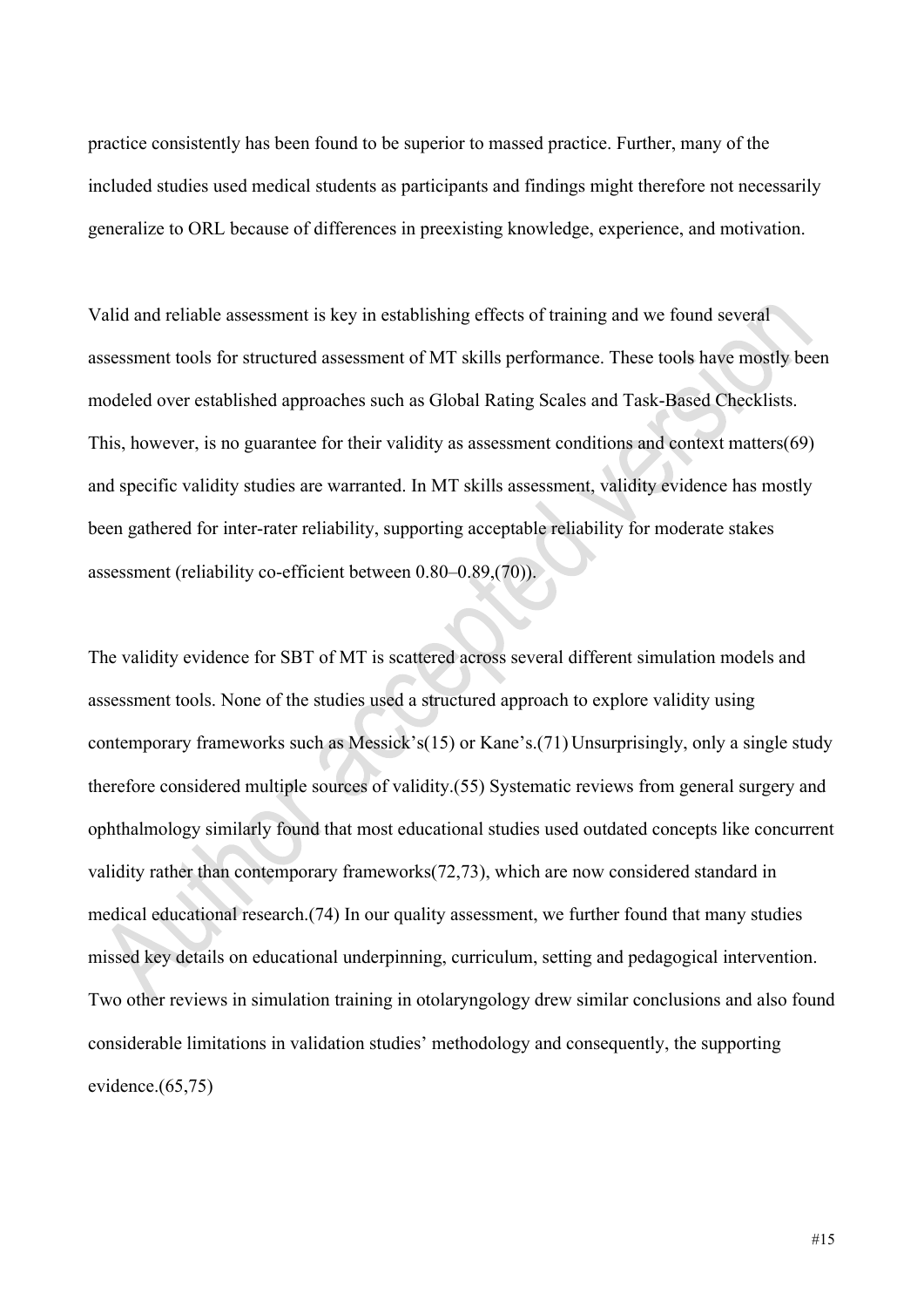What are the implications of our findings? Most importantly, we find that there is a need for knowledge and better application of established medical educational research methods in future studies. This will lead to a more solid evidence base for the effects of training and validity of assessment, and in turn propel implementation of SBT into practice. This could for example be how to use and structure SBT of MT in training curricula and define levels of proficiency in SBT which trainees need to document before advancing to supervised surgery in the OR. A key step is documenting transfer of MT skills such as SBT results in an increased initial performance in the OR.

The strength of our study is the systematic approach to reviewing the literature and including papers published since the inception of the databases until present, and using established medical educational frameworks in our appraisal of the current literature. A general limitation relates to publication bias in surgical education: many great and established training initiatives and activities are not validated or published in the scientific literature. Further, because of the heterogeneity of the literature relating to study design, outcomes, and quality prevents strong conclusions and best practice guidelines. Further, most studies were descriptive with no evaluation of the models' educational impact.

## **CONCLUSION**

Altogether, it is reasonable to conclude that SBT models are effective in improving skills performance within the SBT environment compared with no training. However, there is currently no evidence to support one approach or model over another and many different physical and virtual reality simulation models are available for integration into the ORL curriculum. Evidence-based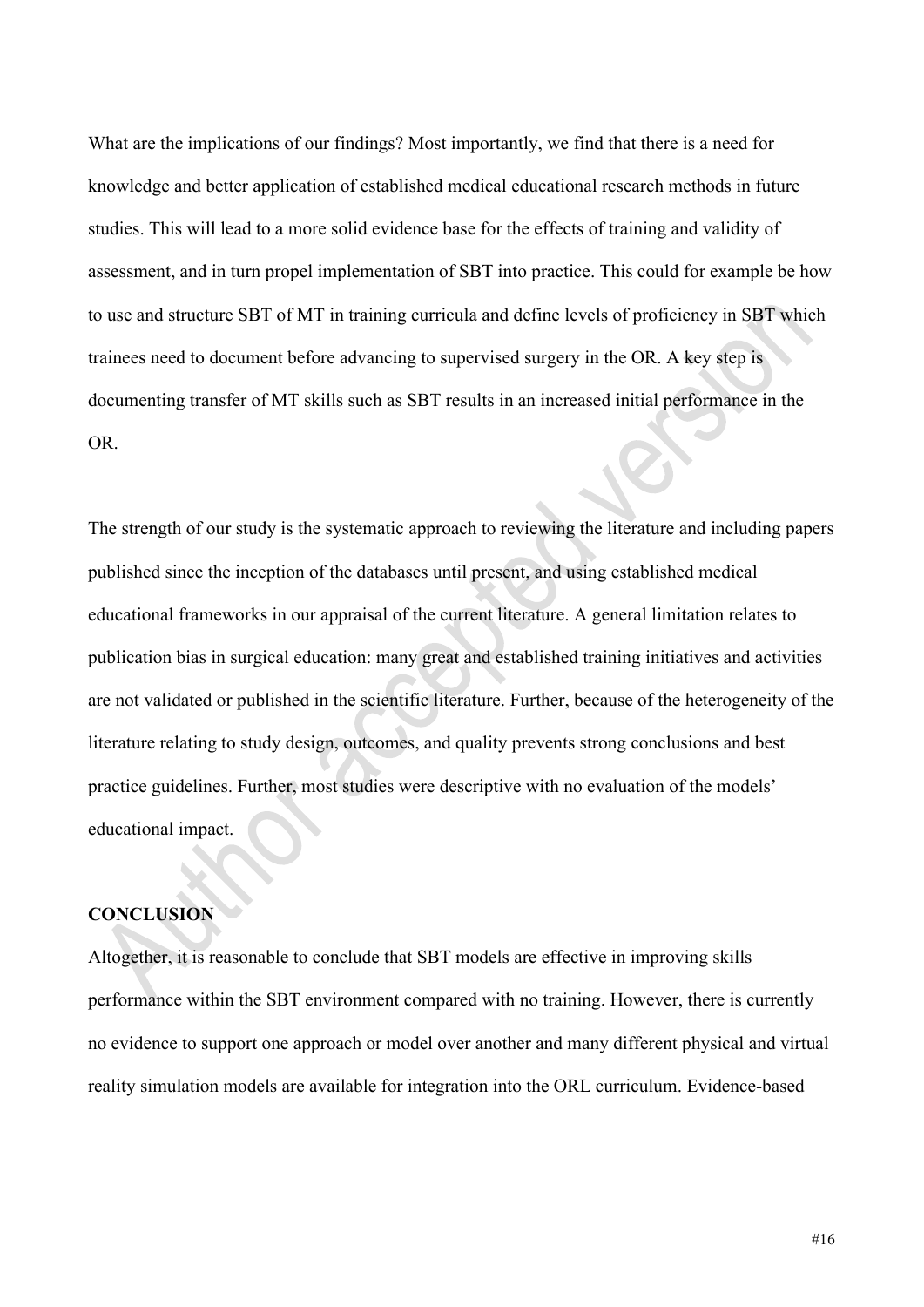recommendations for SBT and assessment of MT require more studies on instructional design, validity and efficacy of these models.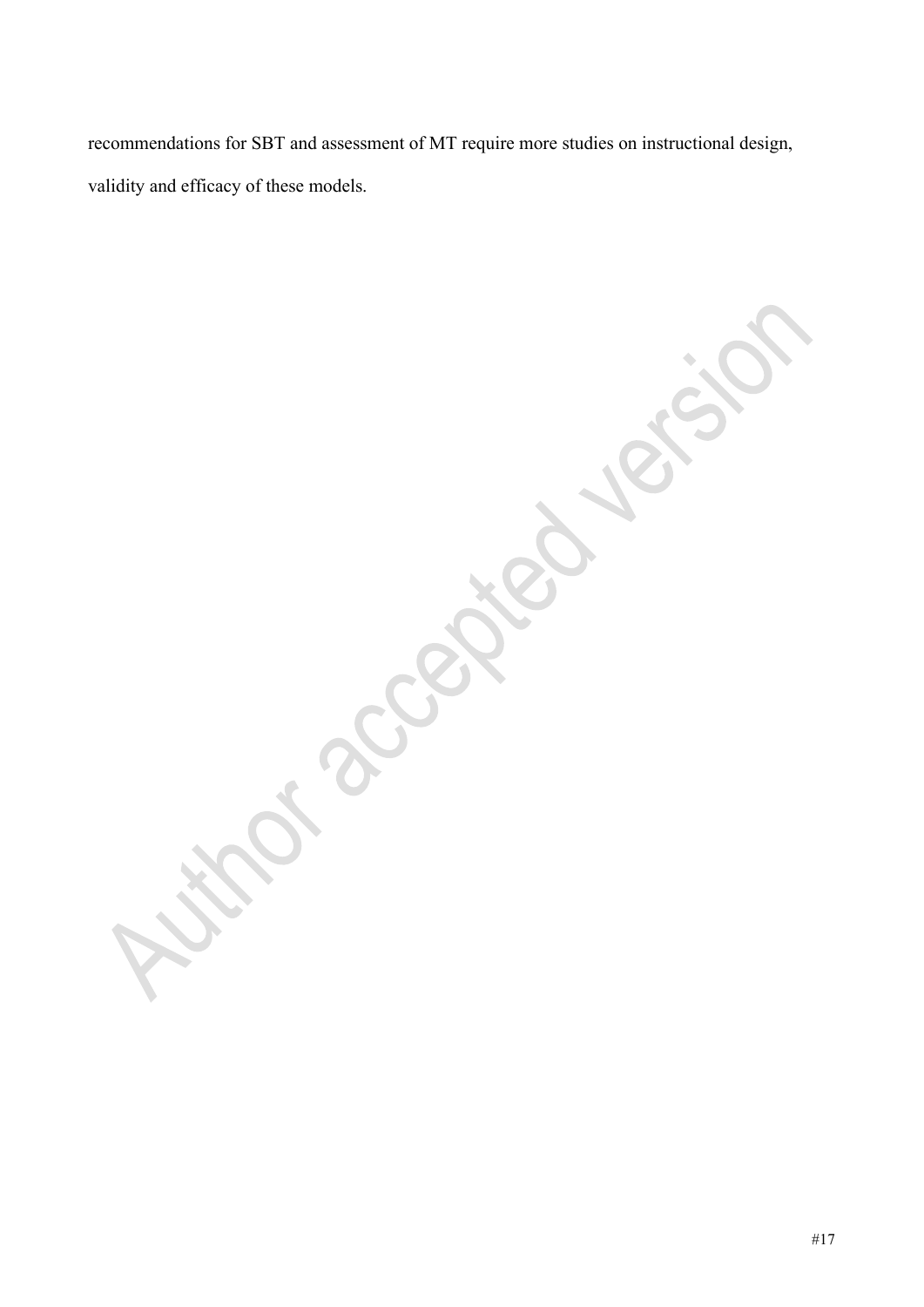## **REFERENCES**

- 1. Reznick RK, MacRae H. Teaching surgical skills--changes in the wind. *N Engl J Med*. 2006;355(25):2664-2669. doi:10.1056/NEJMra054785
- 2. Hellstrom S, Groth A, Jorgensen F, et al. Ventilation tube treatment: a systematic review of the literature. *Otolaryngol--Head Neck Surg Off J Am Acad Otolaryngol-Head Neck Surg*. 2011;145(3):383-395. doi:10.1177/0194599811409862
- 3. Heidemann C.H., Lous J., Berg J., et al. Danish guidelines on management of otitis media in preschool children. *Int J Pediatr Otorhinolaryngol*. 2016;87((Heidemann, Hakonsen, Jakobsen, Skrubeltang, Vind) Danish Health and Medicines Authority, Denmark):154-163. doi:10.1016/j.ijporl.2016.06.003
- 4. Rosenfeld RM, Schwartz SR, Pynnonen MA, et al. Clinical practice guideline: Tympanostomy tubes in children. *Otolaryngol--Head Neck Surg Off J Am Acad Otolaryngol-Head Neck Surg*. 2013;149(1 Suppl):S1-35. doi:10.1177/0194599813487302
- 5. Mahalingam S., Awad Z., Tolley N.S., Khemani S. Ventilation tube insertion simulation: a literature review and validity assessment of five training models. *Clin Otolaryngol*. 2016;41(4):321-326. doi:10.1111/coa.12543
- 6. Sundhedsstyrelsen. National klinisk retningslinje for behandling med trommehindedræn Diagnostik af mellemørebetændelse og indikationer for trommehindedræn mv. blandt børn i aldersgruppen 0-5 år. Published online May 21, 2015. Accessed July 20, 2020. http://www.sst.dk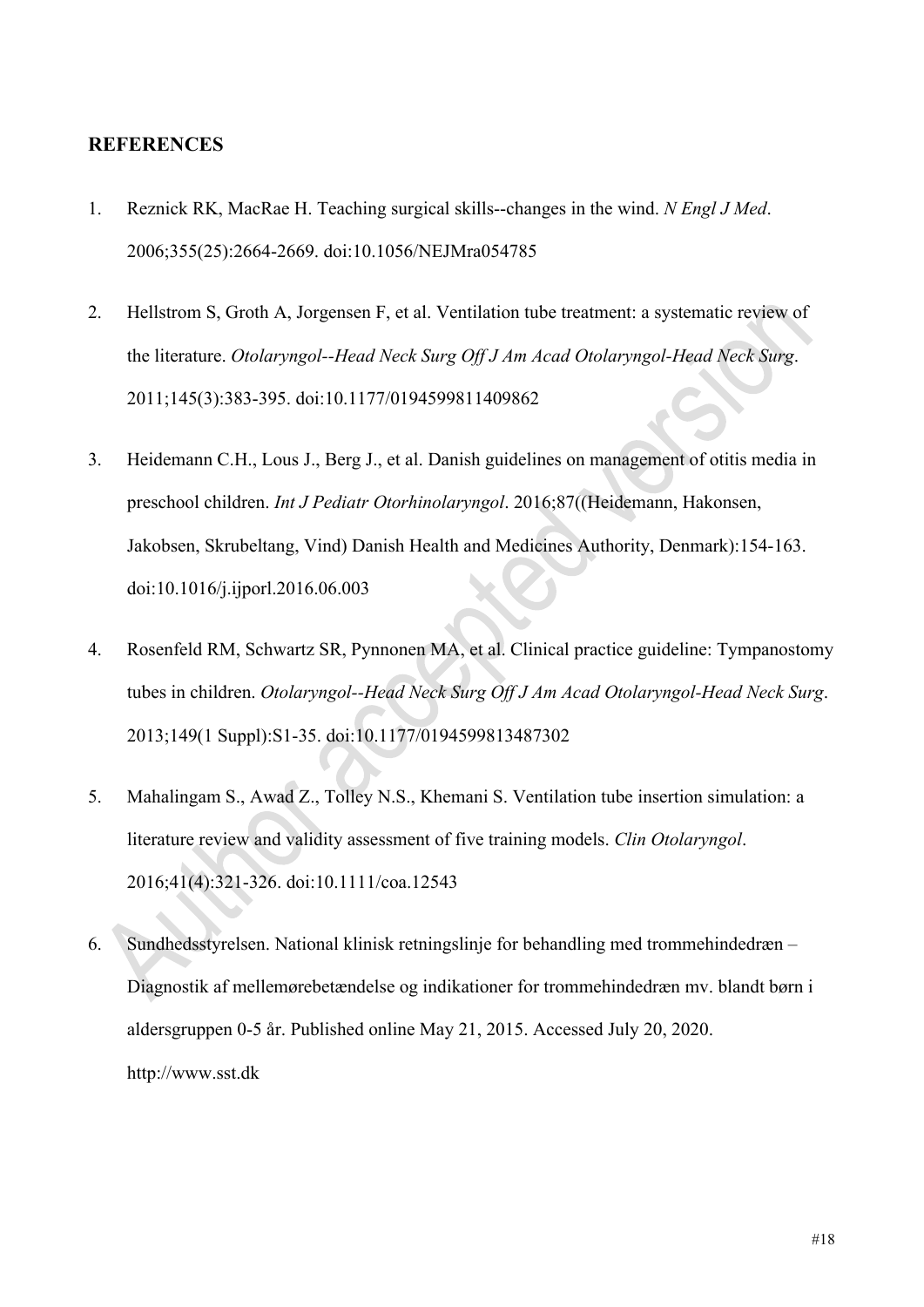- 7. Cook DA, Hatala R, Brydges R, et al. Technology-enhanced simulation for health professions education: a systematic review and meta-analysis. *JAMA*. 2011;306(9):978-988. doi:10.1001/jama.2011.1234
- 8. Sachdeva AK, Buyske J, Dunnington GL, et al. A new paradigm for surgical procedural training. *Curr Probl Surg*. 2011;48(12):854-968. doi:10.1067/j.cpsurg.2011.08.003
- 9. Issenberg SB, McGaghie WC, Petrusa ER, Lee Gordon D, Scalese RJ. Features and uses of high-fidelity medical simulations that lead to effective learning: a BEME systematic review. *Med Teach*. 2005;27(1):10-28. doi:10.1080/01421590500046924
- 10. Sundhedsstyrelsen. Målbeskrivelse for speciallægeuddannelsen i Øre-Næse og Halssygdomme. Published online July 2015. Accessed July 20, 2020. http://www.sst.dk
- 11. Seymour NE, Gallagher AG, Roman SA, et al. Virtual reality training improves operating room performance: results of a randomized, double-blinded study. *Ann Surg*. 2002;236(4):458-463; discussion 463-464. doi:10.1097/00000658-200210000-00008
- 12. Moher D, Liberati A, Tetzlaff J, Altman DG. Preferred reporting items for systematic reviews and meta-analyses: the PRISMA statement. *PLoS Med*. 2009;6(7):e1000097. doi:10.1371/journal.pmed.1000097
- 13. https://www.covidence.org/. *Covidence*.
- 14. Kirkpatrick DL. *Evaluating Training Programs the Four Levels*. 3rd ed. Berrett-Koehler; 2006.
- 15. American Educational Research Association, American Psychological Association, & National Council on Measurement in Education, & Joint Committee on Standards for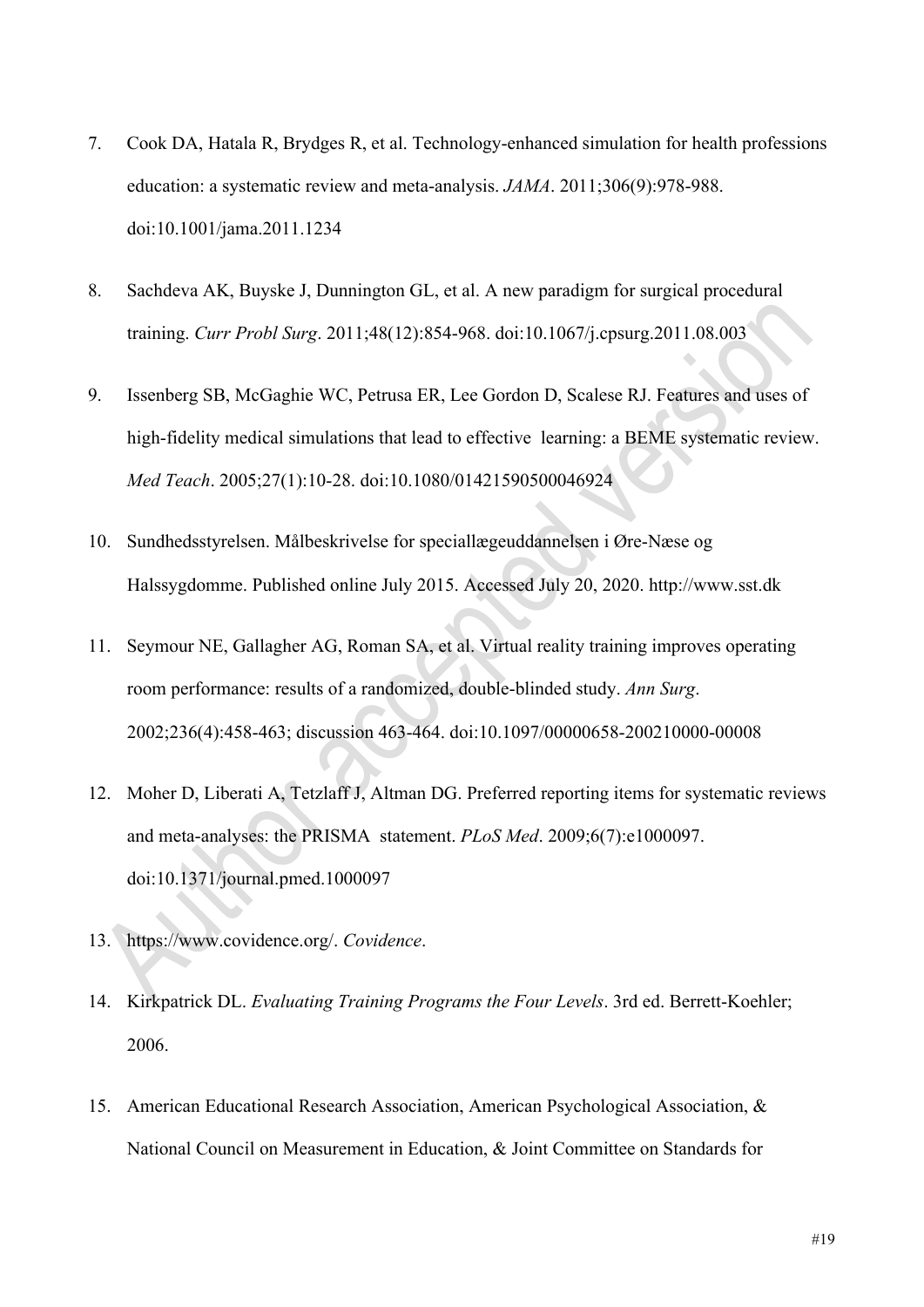Educational and Psychological Testing. *Standards for Educational and Psychological Testing*. American Educational Research Association; 2014.

- 16. Gordon M, Hill E, Stojan JN, Daniel M. Educational Interventions to Improve Handover in Health Care: An Updated Systematic Review. *Acad Med J Assoc Am Med Coll*. 2018;93(8):1234-1244. doi:10.1097/ACM.0000000000002236
- 17. Yardley S, Dornan T. Kirkpatrick's levels and education "evidence". *Med Educ*. 2012;46(1):97-106. doi:10.1111/j.1365-2923.2011.04076.x
- 18. Abdel-Salam A., Gibb A.G. A grommet trainer. *J Laryngol Otol*. 1981;95(1):115-116. doi:10.1017/S0022215100090484
- 19. Baer S., Williams H., McCobe A. A model for instruction in myringotomy and grommet insertion. *Clin Otolaryngol Allied Sci*. 1990;15(4):383-384.
- 20. Carr E.R.M., Benjamin E. "Surgical skills box": A new training aid for surgical trainees. *J Laryngol Otol*. 2006;120(2):133-134. doi:10.1017/S0022215105000150
- 21. Chan CY, Lau DPC. Simulators and models for laryngeal laser surgery and laser myringotomy. *The Laryngoscope*. 2016;126(9):2089-2091. doi:10.1002/lary.25817
- 22. Chiesa Estomba C.M., Melendez Garcia J.M., Hamdam Zavarce M.I., Betances Reinoso F.A. The Vigo grommet trainer. *Eur Ann Otorhinolaryngol Head Neck Dis*. 2015;132(1):53-55. doi:10.1016/j.anorl.2014.06.003
- 23. Duijvestein M, Borgstein J. The Bradford grommet trainer. *Clin Otolaryngol Off J ENT-UK Off J Neth Soc Oto-Rhino-Laryngol Cervico-Facial Surg*. 2006;31(2):163. doi:10.1111/j.1749- 4486.2006.01148.x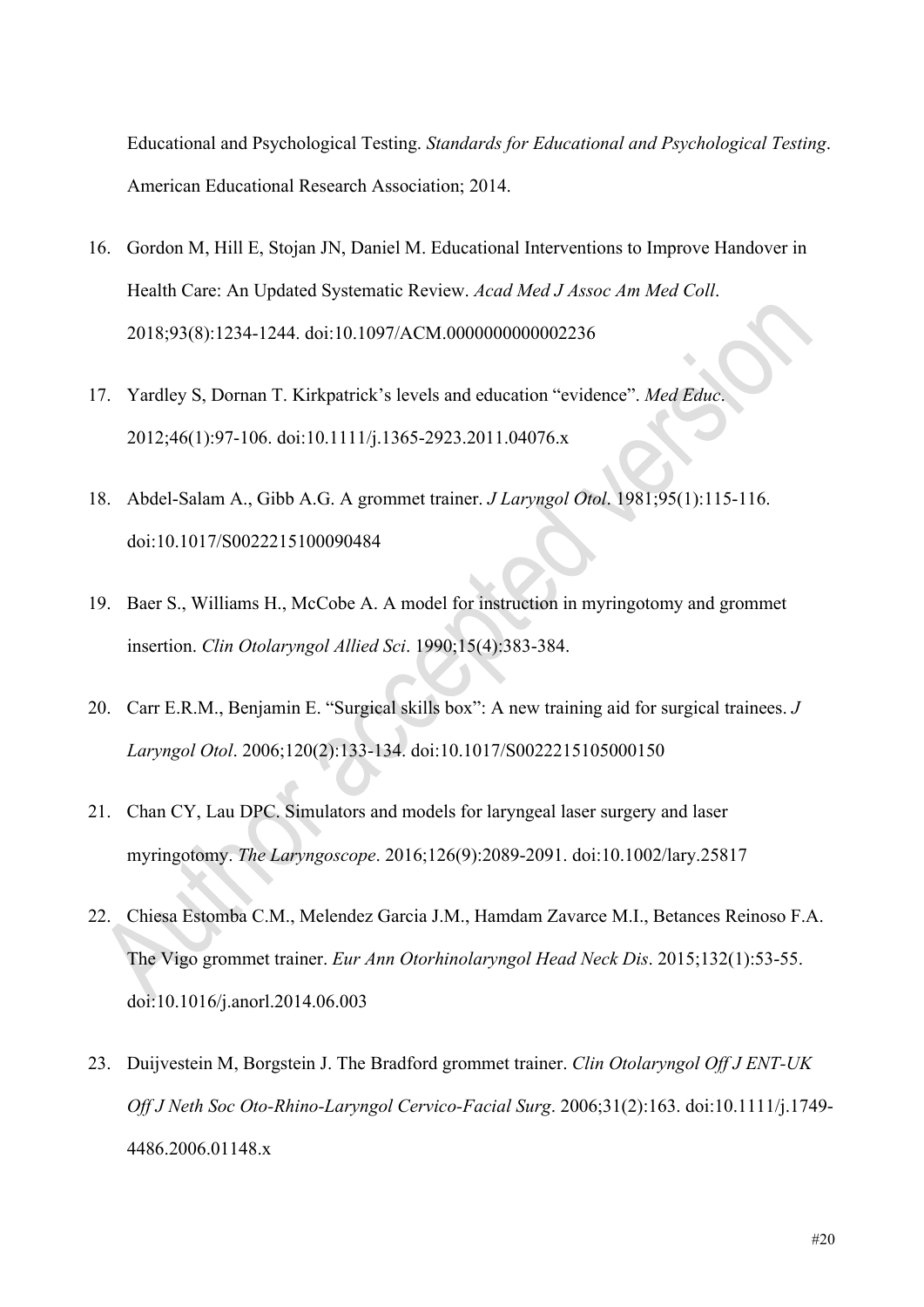- 24. Hantman I. An ear manikin. Teaching and training device. *Arch Otolaryngol Chic Ill 1960*. 1968;88(4):407-412. doi:10.1001/archotol.1968.00770010409013
- 25. Holt G.R., Parel S.M., Shuler S.L. A model training ear for teaching paracentesis, myringotomy, and insertion of tympanostomy tubes. *Otolaryngol Head Neck Surg*. 1983;91(3):333-335.
- 26. Huang C, Agrawal SK, Ladak HM. Virtual Reality Simulator for Training in Myringotomy with Tube Placement. *J Med Biol Eng*. 2016;36(2):214-225. doi:10.1007/s40846-016-0124-1
- 27. Ismail-Koch H, Marshall L, Alabi T, Buckland J. The ear trainer model. *Clin Otolaryngol Off J ENT-UK Off J Neth Soc Oto-Rhino-Laryngol Cervico-Facial Surg*. 2008;33(6):635. doi:10.1111/j.1749-4486.2008.01745.x
- 28. Jesudason W.V., Smith I. How we do it: The Bradford grommet trainer: A model for training in myringotomy and grommet insertion. *Clin Otolaryngol*. 2005;30(4):371-373. doi:10.1111/j.1365-2273.2005.00978.x
- 29. Jia W, Al-Omari B. A versatile grommet trainer. *Clin Teach*. 2019;16(1):78-80. doi:10.1111/tct.12805
- 30. Kaul L. Myringotomy training device. *S D J Med*. 1969;22(6):27-28.
- 31. Leong A., Kundu S., Martinez-Devesa P., Aldren C. Artificial ear: A training tool for grommet insertion and manual dexterity. *ORL*. 2006;68(2):115-117. doi:10.1159/000091214
- 32. Neal S.L., Harris J.P., Davidson T.M. Artificial eardrum for instruction in myringotomy and PE tube insertion. *Laryngoscope*. 1985;95(8):1008-1009.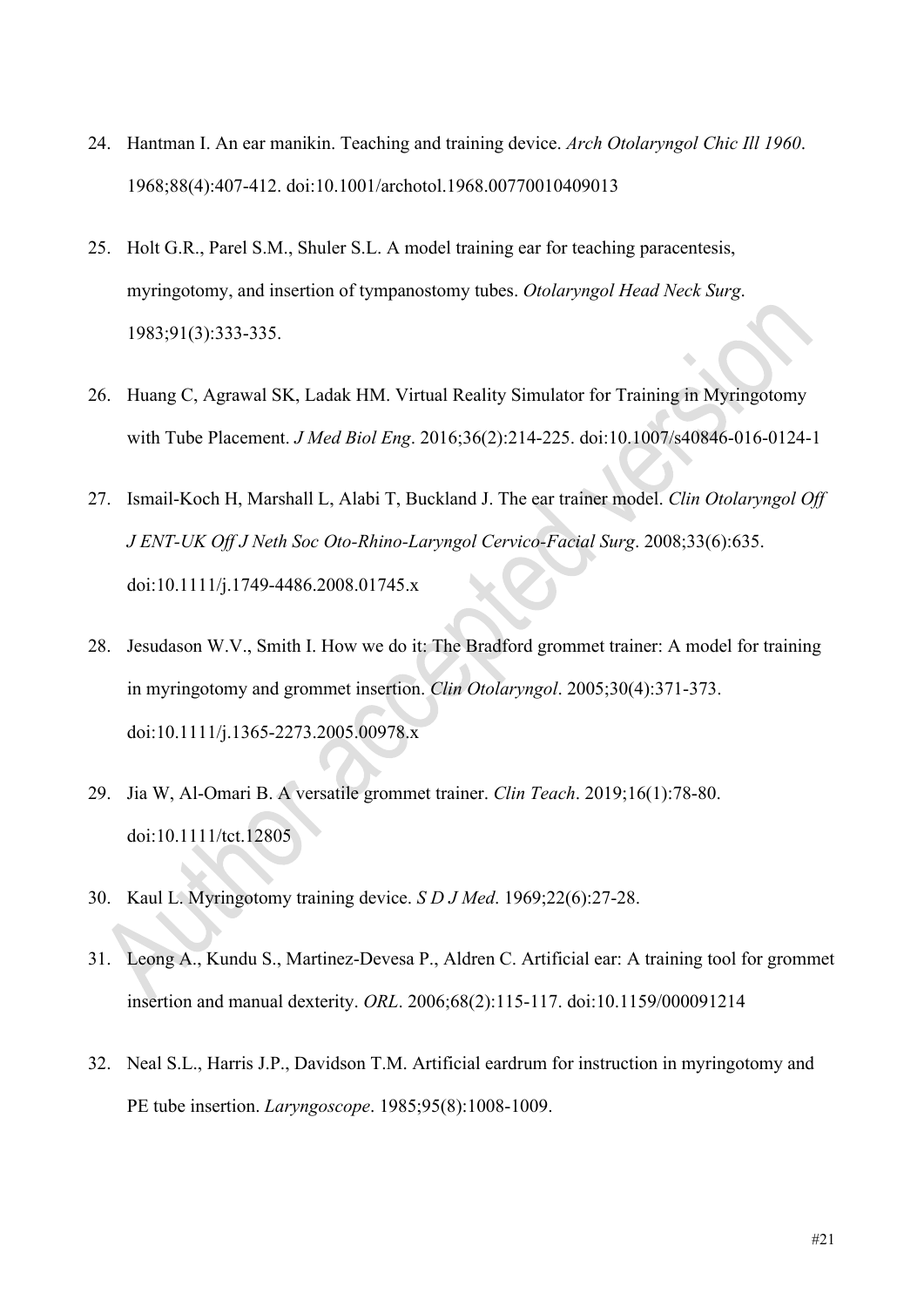- 33. Owa A.O., Farrell R.W.R. Simple model for teaching myringotomy and aural ventilation tube insertion. *J Laryngol Otol*. 1998;112(7):642-643.
- 34. Paraiso R, Downey L. A simple method for teaching myringotomy and ventilation tube insertion. *Ear Nose Throat J*. 2011;90(3):94-96. doi:10.1177/014556131109000302
- 35. Qureishi A, Moualed D. The Northampton microsuction and grommet trainer. *Clin Otolaryngol Off J ENT-UK Off J Neth Soc Oto-Rhino-Laryngol Cervico-Facial Surg*. 2014;39(6):400-401. doi:10.1111/coa.12272
- 36. Singh PK, De M, Vaughan-Jones R. A model for training in grommet insertion. *Ann R Coll Surg Engl*. 2005;87(4):287-288.
- 37. Tuaño-Uy MJS, Martinez NV. Model Myringotomy Practice Set: A do-it-yourself and inexpensive alternative. *Philipp J Otolaryngol Head Neck Surg*. 2008;23(1):31-34. doi:10.32412/pjohns.v23i1.771
- 38. Walker T, Duvvi S, Kumar BN. The Wigan grommet trainer. *Clin Otolaryngol Off J ENT-UK Off J Neth Soc Oto-Rhino-Laryngol Cervico-Facial Surg*. 2006;31(4):349-350. doi:10.1111/j.1749-4486.2006.01268.x
- 39. Bowles P.F.D., Harries M., Young P., Das P., Saunders N., Fleming J.C. A validation study on the use of intra-operative video recording as an objective assessment tool for core ENT surgery. *Clin Otolaryngol*. 2014;39(2):102-107. doi:10.1111/coa.12240
- 40. Chan AL, Carrillo RJD, Ong KC. Simulation Platform for Myringotomy with Ventilation Tube Insertion in Adult Ears. *Philipp J Otolaryngol Head Neck Surg*. 2018;33(2):14-20. doi:10.32412/pjohns.v33i2.259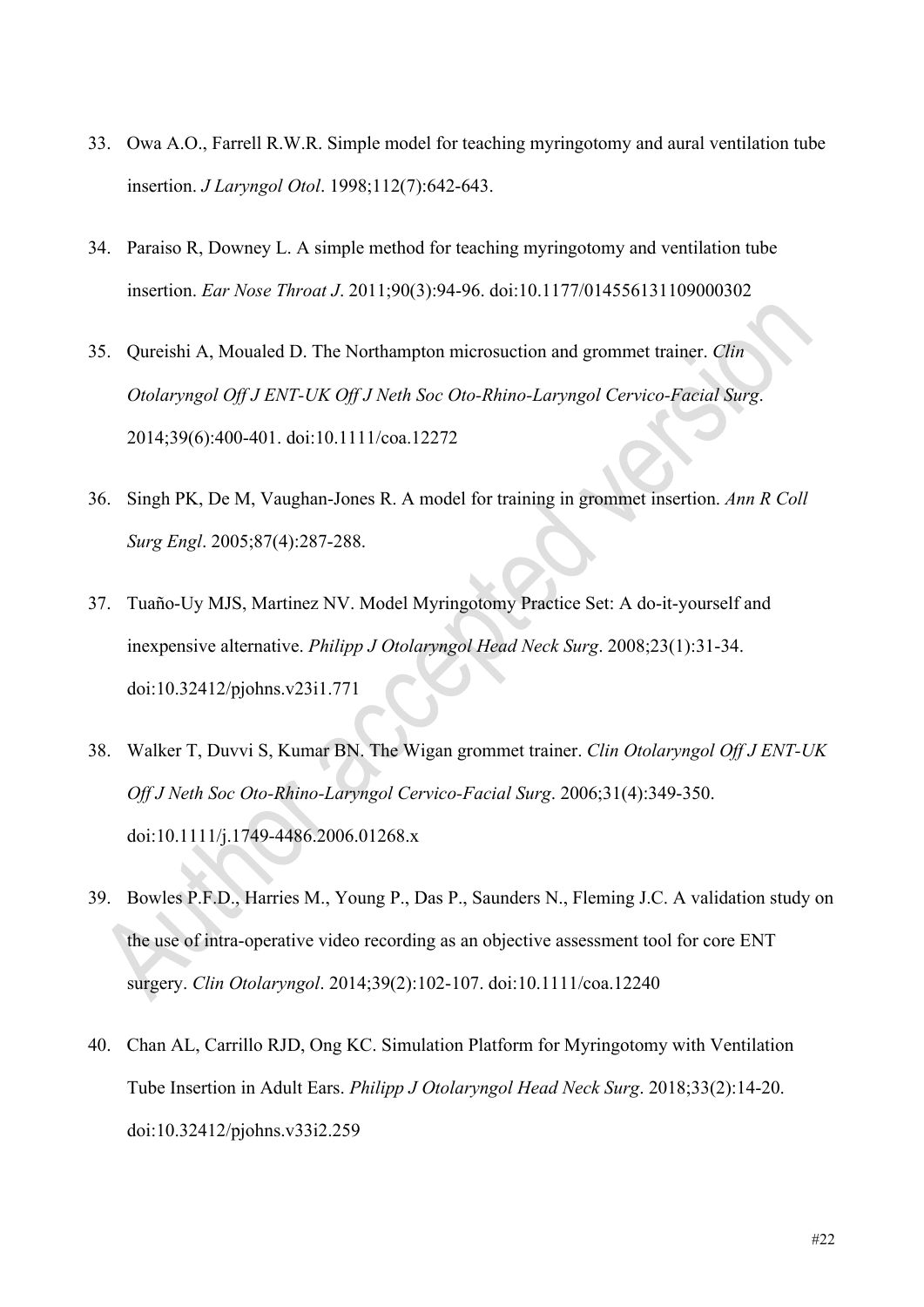- 41. Clark M, Westerberg B, Mitchell J. Development and validation of a low-cost microsurgery Ear Trainer for low-resource settings. *J Laryngol Otol*. 2016;130(10):954‐961. doi:10.1017/S0022215116008811
- 42. Clark MPA, Nakku D, Westerberg BD. An endoscopic Ear Trainer for the low-resource setting. *J Laryngol Otol*. 2019;133(7):571-574. doi:10.1017/S0022215119001257
- 43. Denton O, Daglish A, Smallman L, Fishpool S. Investigating the learning curve in endoscopic compared to microscopic myringotomy and ventilation tube insertion. *J Laryngol Otol*. 2020;134(6):497-500. doi:10.1017/S0022215120001188
- 44. Ho A.K., Alsaffar H., Doyle P.C., Ladak H.M., Agrawal S.K. Virtual reality myringotomy simulation with real-time deformation: Development and validity testing. *Laryngoscope*. 2012;122(8):1844-1851. doi:10.1002/lary.23361
- 45. Hong P, Webb A, Corsten G, et al. An anatomically sound surgical simulation model for myringotomy and tympanostomy tube insertion. *Int J Pediatr Otorhinolaryngol*. 2014;78(3):522‐529. doi:10.1016/j.ijporl.2013.12.036
- 46. Huang C., Cheng H., Bureau Y., Agrawal S.K., Ladak H.M. Face and content validity of a virtual-reality simulator for myringotomy with tube placement. *J Otolaryngol - Head Neck Surg*. 2015;44(1):40. doi:10.1186/s40463-015-0094-2
- 47. Huang C., Cheng H., Bureau Y., Ladak H.M., Agrawal S.K. Automated Metrics in a Virtual-Reality Myringotomy Simulator: Development and Construct Validity. *Otol Neurotol Off Publ Am Otol Soc Am Neurotol Soc Eur Acad Otol Neurotol*. 2018;39(7):e601-e608. doi:10.1097/MAO.0000000000001867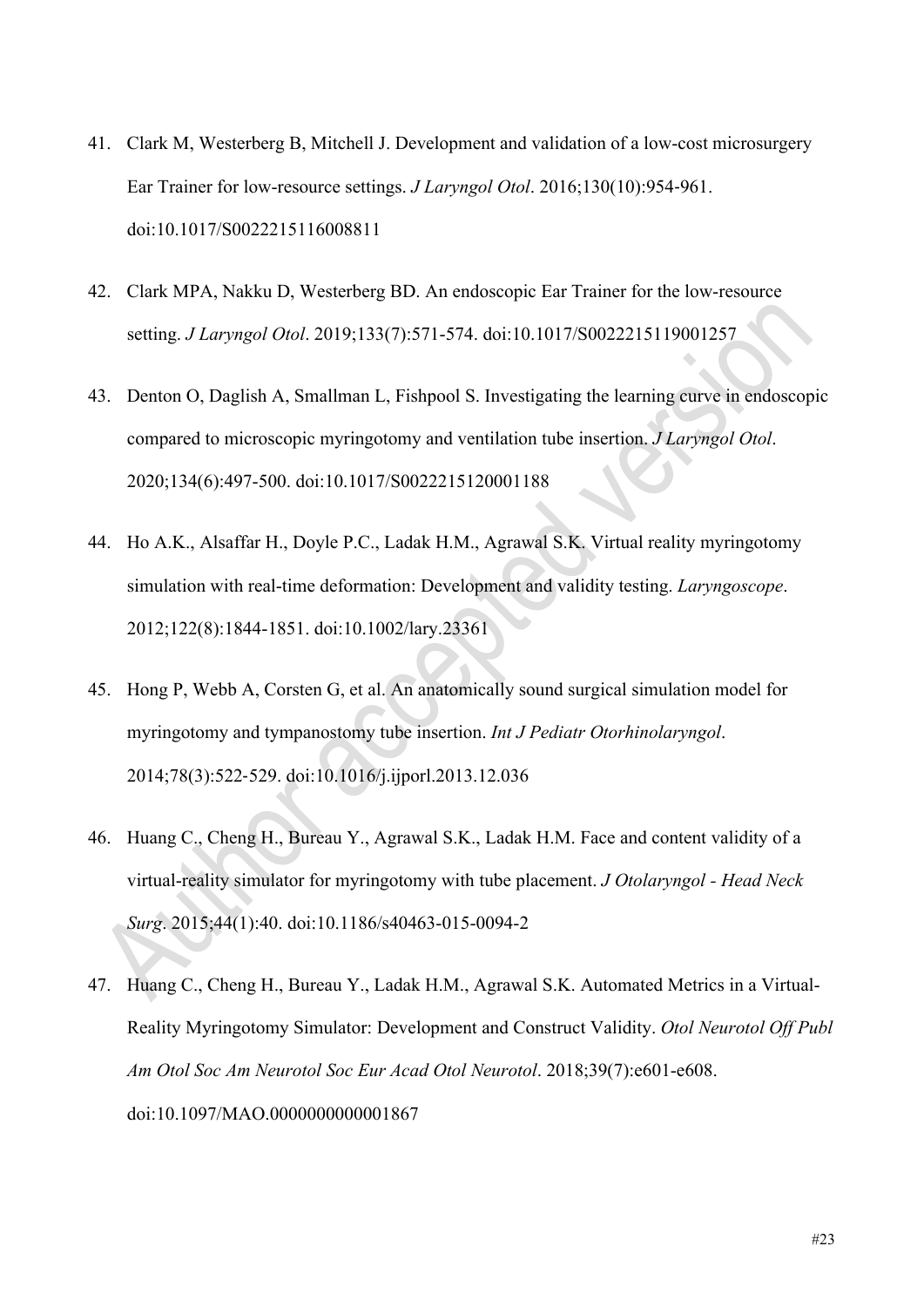- 48. Ilgner J, Park JJ-H, Westhofen M. Teaching microsurgery to undergraduate medical students by means of high-definition stereo video microscopy - the Aachen "skills lab" experience. In: Woods, AJ and Holliman, NS and Merritt, JO, ed. *STEREOSCOPIC DISPLAYS AND APPLICATIONS XIX*. Vol 6803. Proceedings of SPIE. SPIE; IS&T, Soc Imaging Sci & Technol; IMAX; REAL D; Christie Digital Syst; JVC Professional; DepthQ Stereoscop; Kerner Opt LLC; 3D Biz Ex; MTBS3D; Veritas Visus; Stereo World; 2008. doi:10.1117/12.763867
- 49. Kesser B.W., Hallman M., Murphy L., Tillar M., Keeley M., Peirce S. Interval vs massed training: How best do we teach surgery? *Otolaryngol - Head Neck Surg U S*. 2014;150(1):61- 67. doi:10.1177/0194599813513712
- 50. Kovatch KJ, Wertz AP, Carle TR, et al. Optimal Timing of Entry-Level Otolaryngology Simulation. *OTO Open*. 2019;3(2):2473974X19845851. doi:10.1177/2473974X19845851
- 51. Labbe M, Young M, Mascarella M, Husein M, Doyle PC, Nguyen LHP. How Consistent Is Competent? Examining Variance in Psychomotor Skills Assessment. *Acad Med J Assoc Am Med Coll*. Published online September 10, 2019. doi:10.1097/ACM.0000000000002985
- 52. Luu K., Straatman L., Nakku D., Westerberg B., Carter N., Clark M. Evaluation of a lowfidelity ear surgery simulator in a low-resource setting. *J Laryngol Otol*. 2017;131(11):1010- 1016. doi:10.1017/S002221511700216X
- 53. Malekzadeh S, Hanna G, Wilson B, Pehlivanova M, Milmoe G. A model for training and evaluation of myringotomy and tube placement skills. *Laryngoscope*. 2011;121(7):1410‐1415. doi:10.1002/lary.21801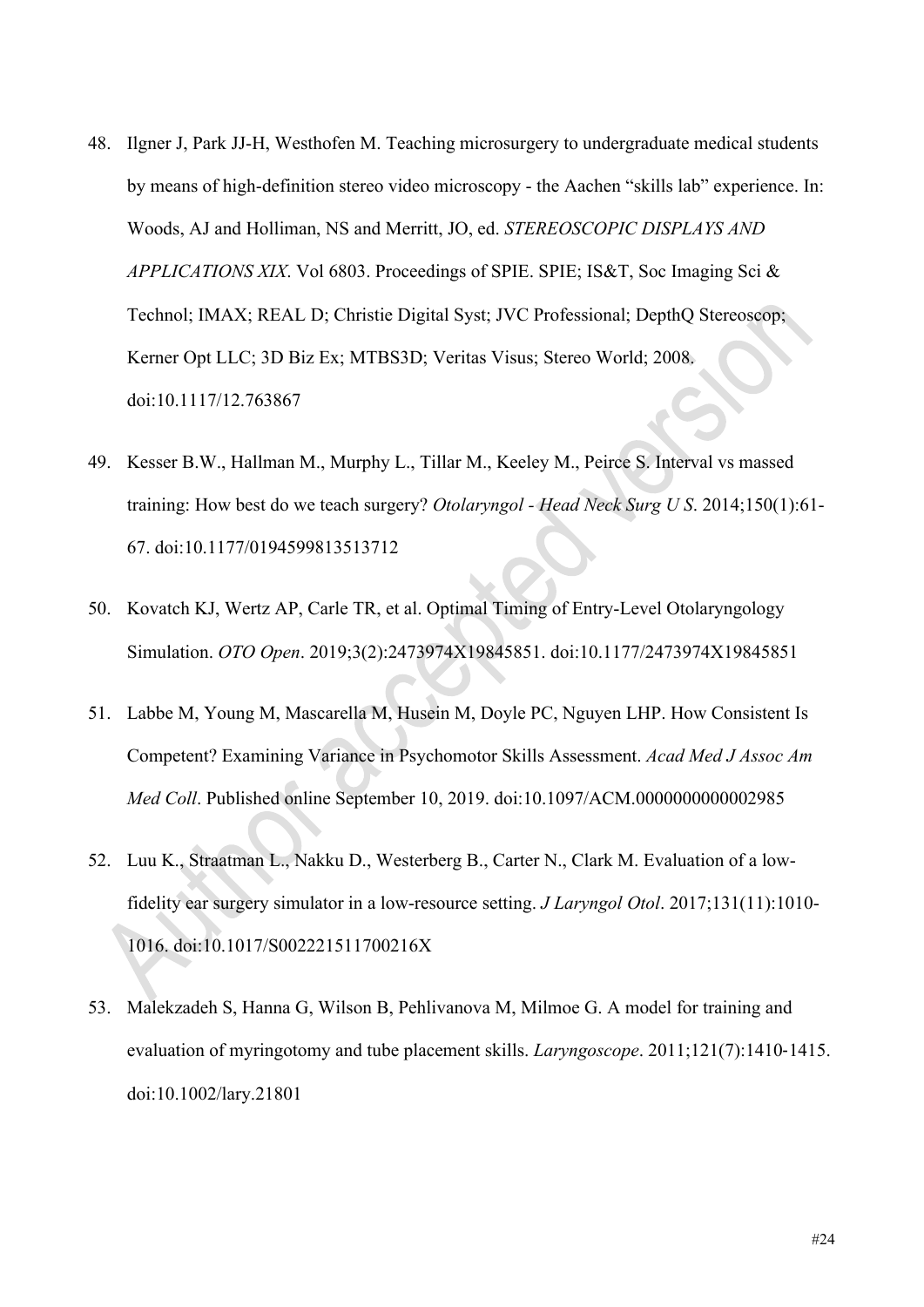- 54. Molin N, Chiu J, Liba B, Isaacson G. Low cost, easy-to-replicate myringotomy tube insertion simulation model. *Int J Pediatr Otorhinolaryngol*. 2020;131:109847. doi:10.1016/j.ijporl.2019.109847
- 55. Schwartz J., Costescu A., Mascarella M.A., et al. Objective assessment of Myringotomy and tympanostomy tube insertion: A prospective single-blinded validation study. *Laryngoscope*. 2016;126(9):2140-2146. doi:10.1002/lary.25746
- 56. Shenton C, Aucott W. How I do it: a simulator of the ear for developing otomicroscopy skills during the coronavirus disease 2019 pandemic. *J Laryngol Otol*. Published online October 21, 2020:1-4. doi:10.1017/S0022215120002261
- 57. Sowerby L.J., Rehal G., Husein M., Doyle P.C., Agrawal S., Ladak H.M. Development and face validity testing of a three-dimensional myringotomy simulator with haptic feedback. *J Otolaryngol - Head Neck Surg*. 2010;39(2):122-129. doi:10.2310/7070.2009.090079
- 58. Sparks D, Kavanagh KR, Vargas JA, Valdez TA. 3D printed myringotomy and tube simulation as an introduction to otolaryngology for medical students. *Int J Pediatr Otorhinolaryngol*. 2020;128:109730. doi:10.1016/j.ijporl.2019.109730
- 59. Vaitaitis VJ, Dunham ME, Kwon Y-C, et al. A Surgical Simulator for Tympanostomy Tube Insertion Incorporating Capacitive Sensing Technology to Track Instrument Placement. *Otolaryngol-Head Neck Surg*. 2020;162(3):343-345. doi:10.1177/0194599820901684
- 60. Volsky P.G., Hughley B.B., Peirce S.M., Kesser B.W. Construct validity of a simulator for myringotomy with ventilation tube insertion. *Otolaryngol Head Neck Surg*. 2009;141(5):603. doi:10.1016/j.otohns.2009.07.015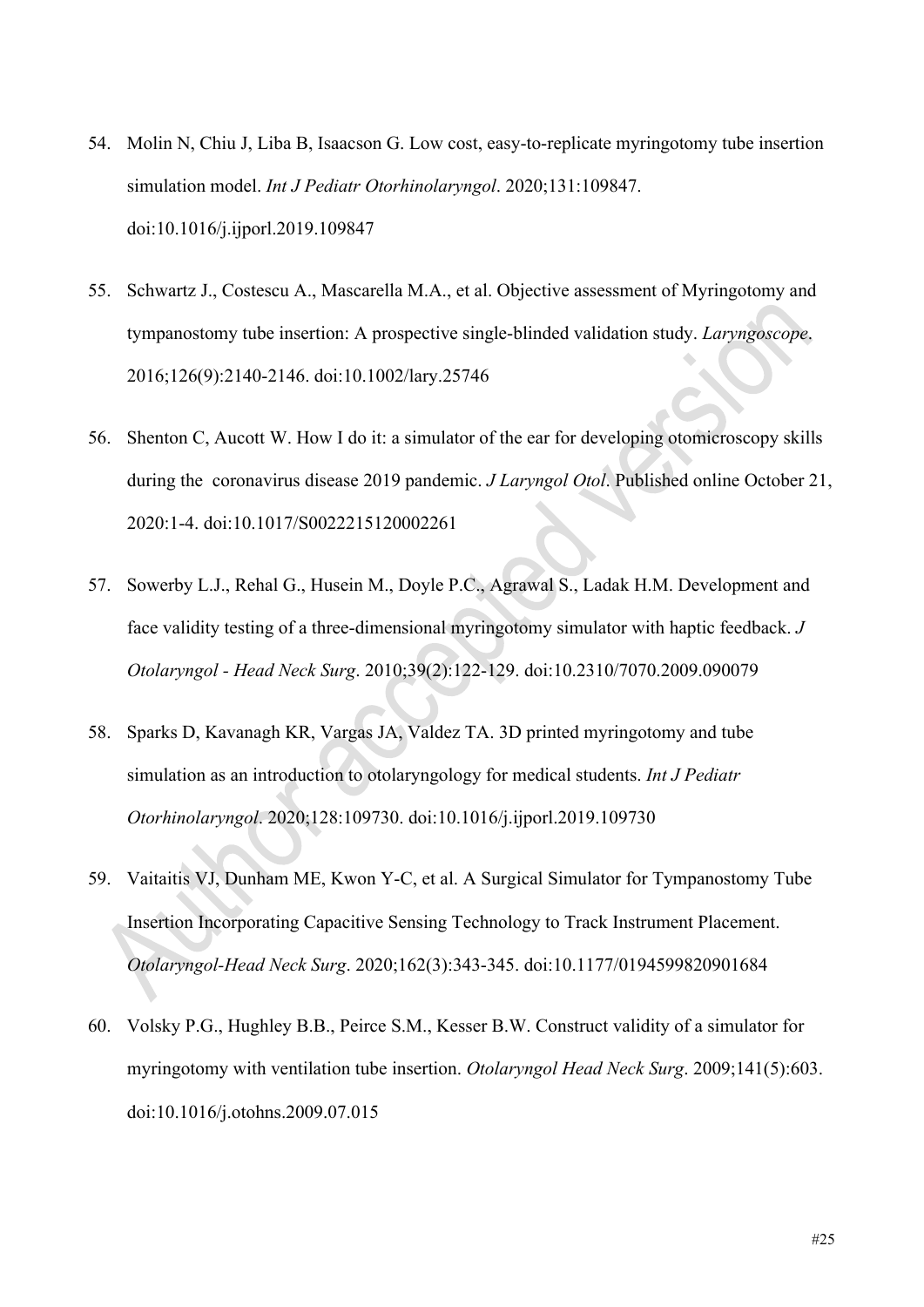- 61. Wheeler B., Doyle P.C., Chandarana S., Agrawal S., Husein M., Ladak H.M. Interactive computer-based simulator for training in blade navigation and targeting in myringotomy. *Comput Methods Programs Biomed*. 2010;98(2):130-139. doi:10.1016/j.cmpb.2009.09.010
- 62. Wiet GJ, Deutsch ES, Malekzadeh S, et al. SimTube: A National Simulation Training and Research Project. *Otolaryngol-Head Neck Surg*. 2020;163(3):522-530. doi:10.1177/0194599820920833
- 63. Norman G. Data dredging, salami-slicing, and other successful strategies to ensure rejection: twelve tips on how to not get your paper published. *Adv Health Sci Educ Theory Pract*. 2014;19(1):1-5. doi:10.1007/s10459-014-9494-8
- 64. Eva KW, Regehr G. Self-assessment in the health professions: a reformulation and research agenda. *Acad Med J Assoc Am Med Coll*. 2005;80(10 Suppl):S46-54. doi:10.1097/00001888- 200510001-00015
- 65. Musbahi O., Aydin A., Al Omran Y., Skilbeck C.J., Ahmed K. Current Status of Simulation in Otolaryngology: A Systematic Review. *J Surg Educ*. 2017;74(2):203-215. doi:10.1016/j.jsurg.2016.09.007
- 66. Moulton C-AE, Dubrowski A, Macrae H, Graham B, Grober E, Reznick R. Teaching surgical skills: what kind of practice makes perfect?: a randomized, controlled trial. *Ann Surg*. 2006;244(3):400-409. doi:10.1097/01.sla.0000234808.85789.6a
- 67. Mackay S, Morgan P, Datta V, Chang A, Darzi A. Practice distribution in procedural skills training: a randomized controlled trial. *Surg Endosc*. 2002;16(6):957-961. doi:10.1007/s00464-001-9132-4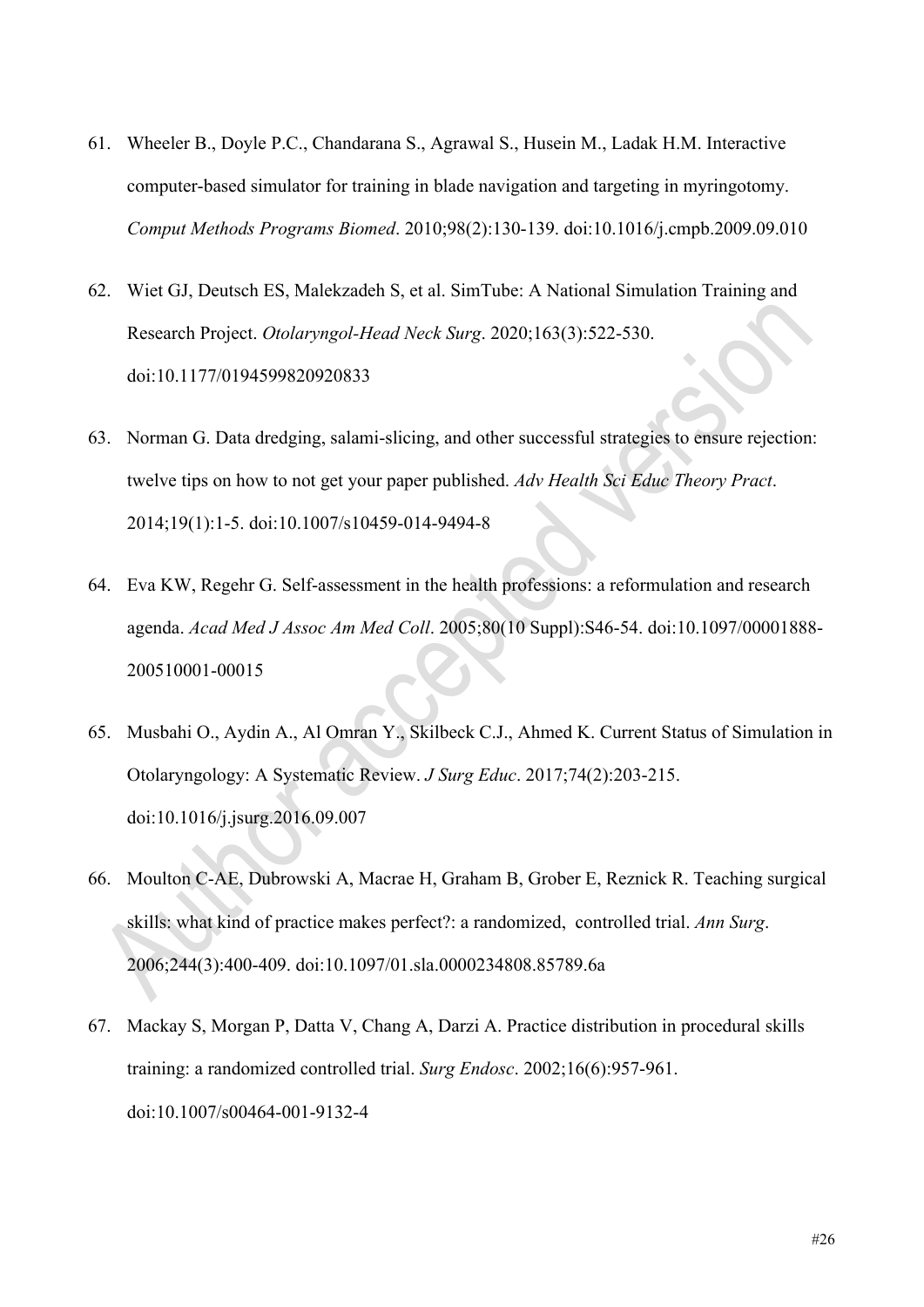- 68. Andersen SAW, Konge L, Cayé-Thomasen P, Sørensen MS. Learning Curves of Virtual Mastoidectomy in Distributed and Massed Practice. *JAMA Otolaryngol-- Head Neck Surg*. 2015;141(10):913-918. doi:10.1001/jamaoto.2015.1563
- 69. Andersen SAW, Park YS, Sørensen MS, Konge L. Reliable Assessment of Surgical Technical Skills Is Dependent on Context: An Exploration of Different Variables Using Generalizability Theory. *Acad Med J Assoc Am Med Coll*. 2020;95(12):1929-1936. doi:10.1097/ACM.0000000000003550
- 70. Downing SM. Reliability: on the reproducibility of assessment data. *Med Educ*. 2004;38(9):1006-1012. doi:10.1111/j.1365-2929.2004.01932.x
- 71. Cook DA, Brydges R, Ginsburg S, Hatala R. A contemporary approach to validity arguments: a practical guide to Kane's framework. *Med Educ*. 2015;49(6):560-575. doi:10.1111/medu.12678
- 72. Ghaderi I, Manji F, Park YS, et al. Technical skills assessment toolbox: a review using the unitary framework of validity. *Ann Surg*. 2015;261(2):251-262. doi:10.1097/SLA.0000000000000520
- 73. Thomsen ASS, Subhi Y, Kiilgaard JF, la Cour M, Konge L. Update on simulation-based surgical training and assessment in ophthalmology: a systematic review. *Ophthalmology*. 2015;122(6):1111-1130.e1. doi:10.1016/j.ophtha.2015.02.028
- 74. Cook DA, Zendejas B, Hamstra SJ, Hatala R, Brydges R. What counts as validity evidence? Examples and prevalence in a systematic review of simulation-based assessment. *Adv Health Sci Educ Theory Pract*. 2014;19(2):233-250. doi:10.1007/s10459-013-9458-4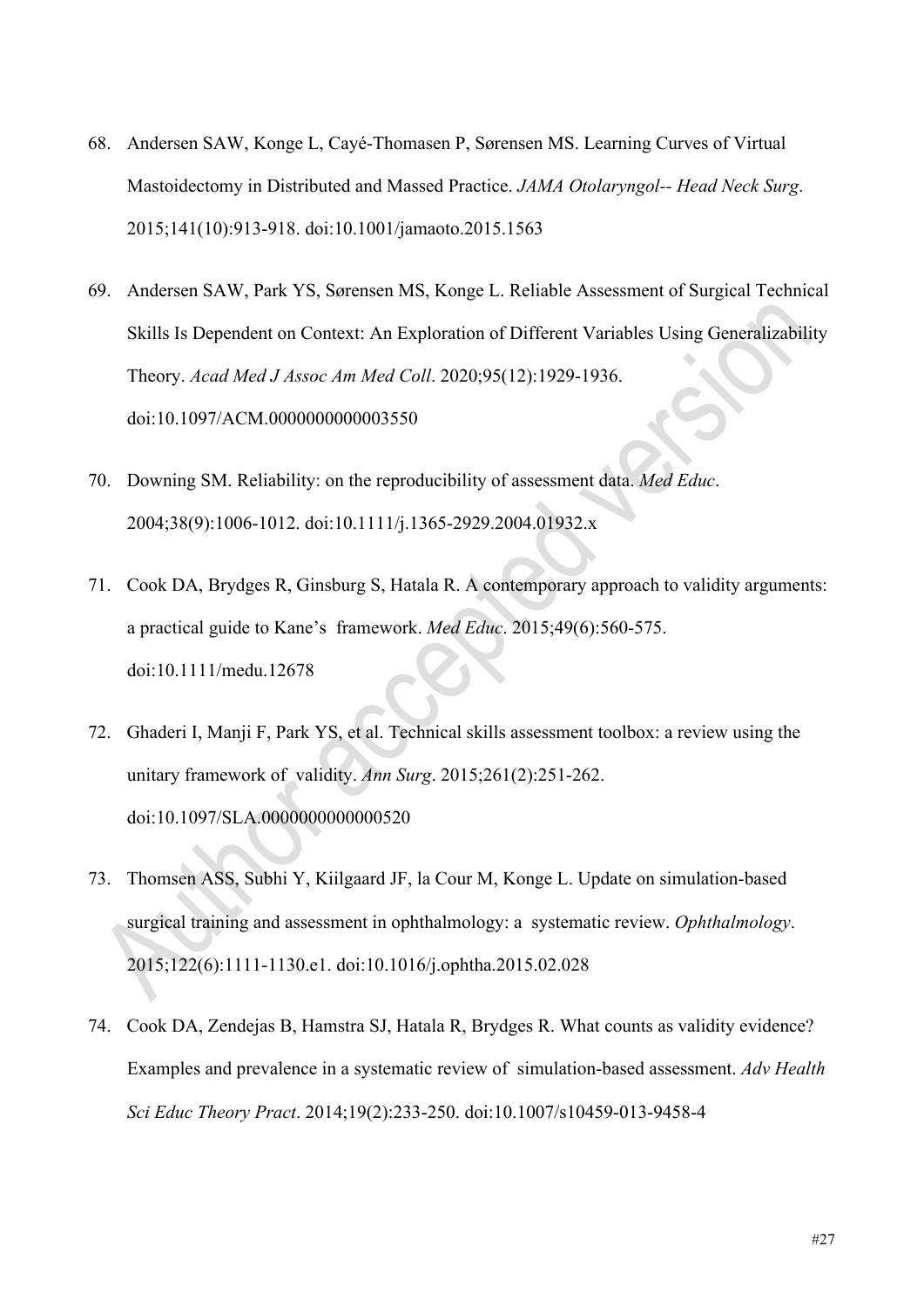75. Arora A., Lau L.Y.M., Awad Z., Darzi A., Singh A., Tolley N. Virtual reality simulation training in Otolaryngology. *Int J Surg*. 2014;12(2):87-94. doi:10.1016/j.ijsu.2013.11.007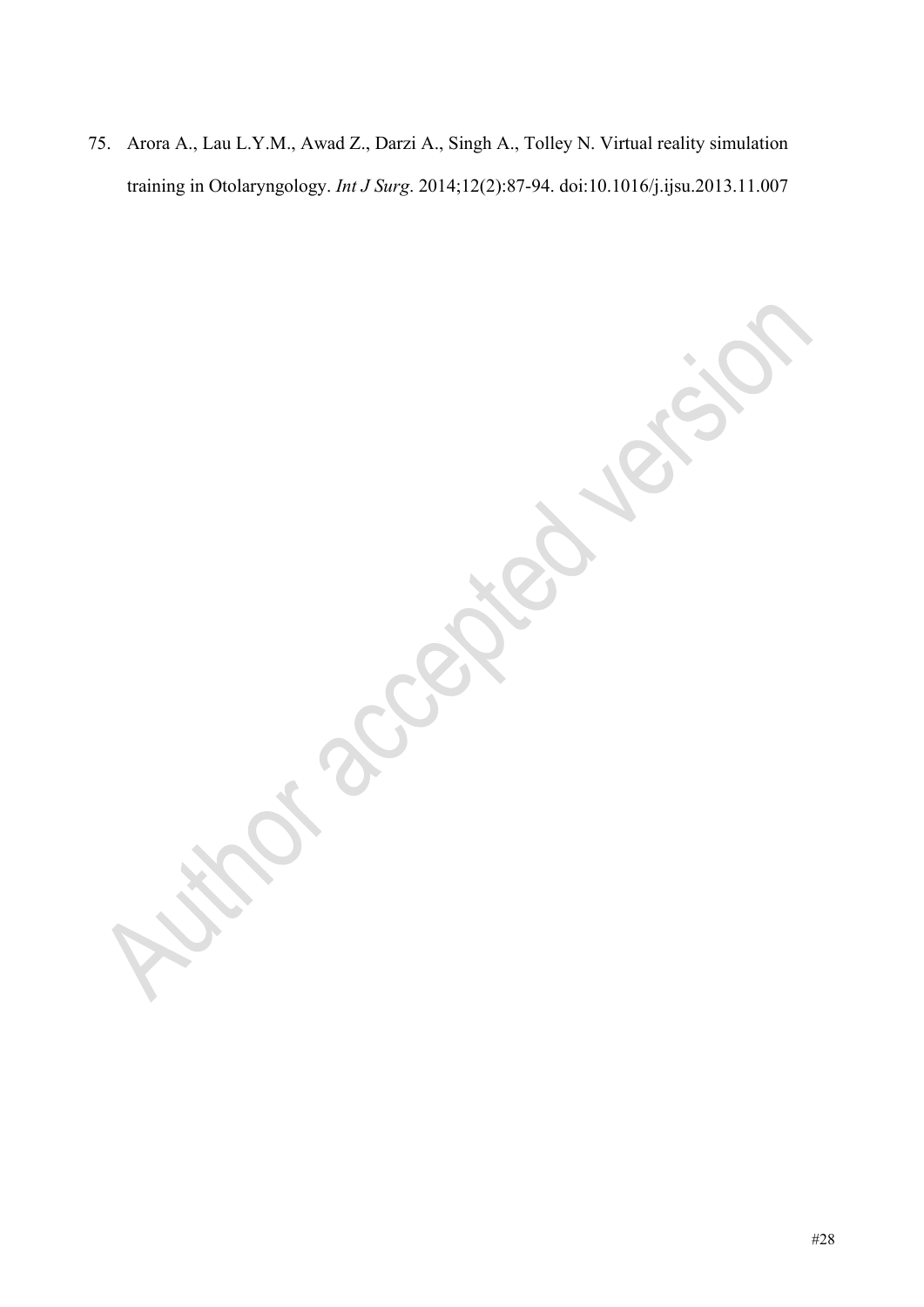# **FIGURE LEGENDS**



**Figure 1.** Preferred Reporting Items for Systematic Reviews and Meta-Analyses (PRISMA) flow

diagram.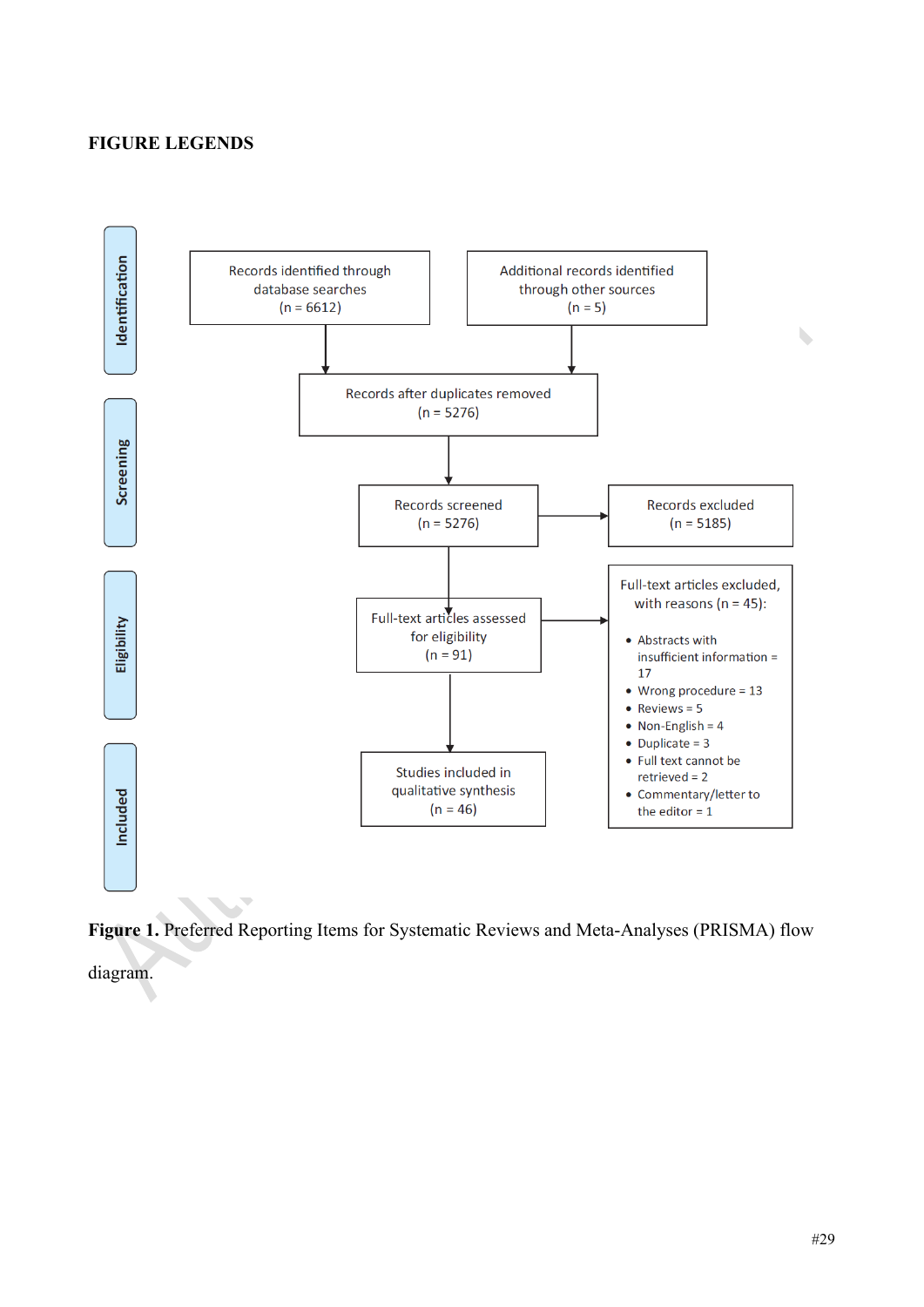**Table 1.** The frameworks used to assess the quality and validity evidence of the included educational studies.

| Framework                                    | <b>Description</b>                                | <b>Categories</b>                                     | <b>Definition and</b>                                                                                                                                                                        | <b>Score</b>                                   |
|----------------------------------------------|---------------------------------------------------|-------------------------------------------------------|----------------------------------------------------------------------------------------------------------------------------------------------------------------------------------------------|------------------------------------------------|
|                                              |                                                   |                                                       | examples                                                                                                                                                                                     |                                                |
| Kirkpatrick's<br>hierarchy (14)              | The impact of the<br>educational<br>interventions | Level 1 - participation                               | The participant's view<br>on the learning<br>intervention, usually<br>evaluated by surveys.                                                                                                  | n/a                                            |
|                                              |                                                   | Level $2a$ – modification<br>of attitudes/perceptions | Changes in the<br>participant's attitude or<br>perception of the                                                                                                                             |                                                |
|                                              |                                                   | Level 2b - Modification<br>of knowledge/skills        | intervention such as<br>self-assessment of<br>confidence level in a<br>procedure.                                                                                                            |                                                |
|                                              |                                                   | Level 3 - Behavioral<br>change                        | The acquisition of<br>knowledge and/or skills<br>for example testing the<br>effect of simulation<br>training on actual skills<br>performance or on a<br>knowledge-test.                      |                                                |
|                                              |                                                   | Level 4a - change in<br>organizational practice       | Transfer of skills for<br>example from<br>simulation to the<br>operating room (OR).                                                                                                          |                                                |
|                                              |                                                   | Level $4b$ – benefits to<br>patients/clients          | Changes in the<br>organization for<br>example following the<br>implementation of an<br>educational curriculum.                                                                               |                                                |
|                                              |                                                   |                                                       | Effects on patients'<br>outcome that results<br>from the educational<br>intervention for<br>example a reduction in<br>complication rates after<br>a training program has<br>been introduced. |                                                |
| Messick's<br>Framework of<br>validity $(15)$ | Validity of<br>assessment tools                   | Content                                               | The relevance of test<br>content when compared<br>to the construct it is<br>intended to measure i.e.<br>ensuring that the<br>assessment is<br>representative.                                | Each category is<br>scored from 1-5<br>points. |
|                                              |                                                   | Response process                                      | Elimination or control<br>of potential sources of<br>bias i.e. standardized                                                                                                                  |                                                |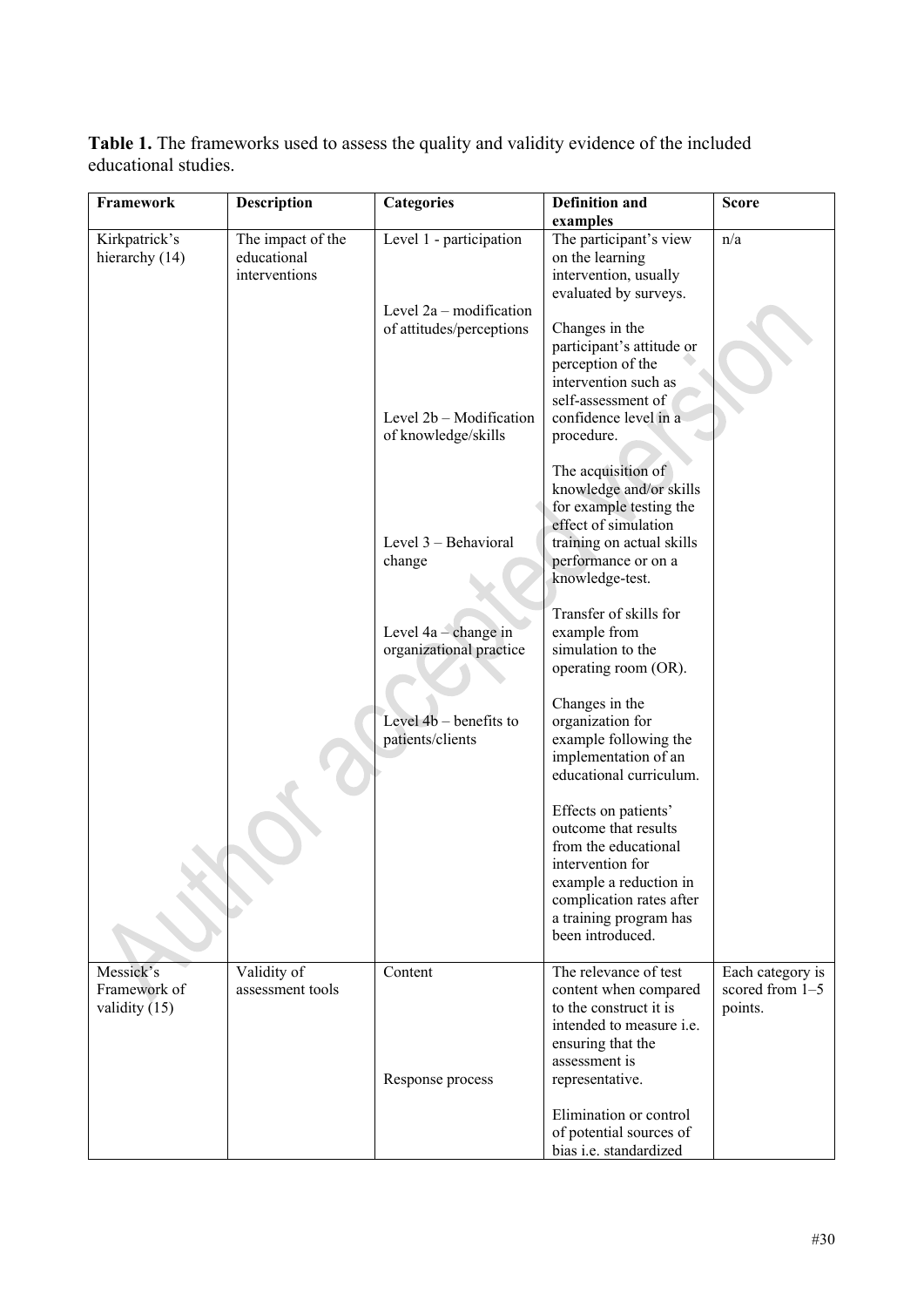|                    |                                             | Internal structure              | written instructions,<br>quality control of<br>scoring etc.                                                                        |                                       |
|--------------------|---------------------------------------------|---------------------------------|------------------------------------------------------------------------------------------------------------------------------------|---------------------------------------|
|                    |                                             | Relations to other<br>variables | The reproducibility or<br>generalizability of the<br>assessment tool i.e.<br>reliability analysis.                                 |                                       |
|                    |                                             | Consequences                    | The correlation with<br>external factors, i.e. if<br>test scores can<br>discriminate between<br>different levels of<br>experience. |                                       |
|                    |                                             |                                 | The intended and<br>unintended effects of<br>the test i.e.<br>reasonableness of<br>method to establish a<br>pass/fail-standard.    |                                       |
| Quality assessment | The quality of                              | Educational                     | The use of an                                                                                                                      | Each category is                      |
| tool $(16)$        | methodology based<br>on the risk of bias in | underpinning                    | educational framework<br>or mentioning of the                                                                                      | scored $1-3$ ,<br>with:               |
|                    | 6 different                                 |                                 | educational theory                                                                                                                 |                                       |
|                    | educational sources                         |                                 | underpinning the                                                                                                                   | Low risk $= 1$                        |
|                    |                                             | Curriculum                      | intervention.                                                                                                                      | Unclear risk $= 2$<br>High risk $=$ 3 |
|                    |                                             |                                 | Description of the                                                                                                                 |                                       |
|                    |                                             |                                 | training program, the<br>training                                                                                                  |                                       |
|                    |                                             |                                 | process/outcomes                                                                                                                   |                                       |
|                    |                                             | Setting                         | and/or assessment                                                                                                                  |                                       |
|                    |                                             |                                 | design.                                                                                                                            |                                       |
|                    |                                             |                                 | The educational settings                                                                                                           |                                       |
|                    |                                             | Pedagogical                     | in which the<br>intervention was                                                                                                   |                                       |
|                    |                                             |                                 | conducted and                                                                                                                      |                                       |
|                    |                                             |                                 | characteristics of the                                                                                                             |                                       |
|                    |                                             |                                 | relevant participants.                                                                                                             |                                       |
|                    |                                             |                                 | The use of pedagogical                                                                                                             |                                       |
|                    |                                             | Content                         | methods to deliver the<br>intervention to the                                                                                      |                                       |
|                    |                                             |                                 | participants for example                                                                                                           |                                       |
|                    |                                             | Conclusion                      | instruction/guidance.                                                                                                              |                                       |
|                    |                                             |                                 | Details on the materials                                                                                                           |                                       |
|                    |                                             |                                 | that is included in the<br>intervention - handouts,                                                                                |                                       |
|                    |                                             |                                 | questionnaire etc.                                                                                                                 |                                       |
|                    |                                             |                                 |                                                                                                                                    |                                       |
|                    |                                             |                                 | The degree the<br>conclusion reflects the                                                                                          |                                       |
|                    |                                             |                                 | findings of the study.                                                                                                             |                                       |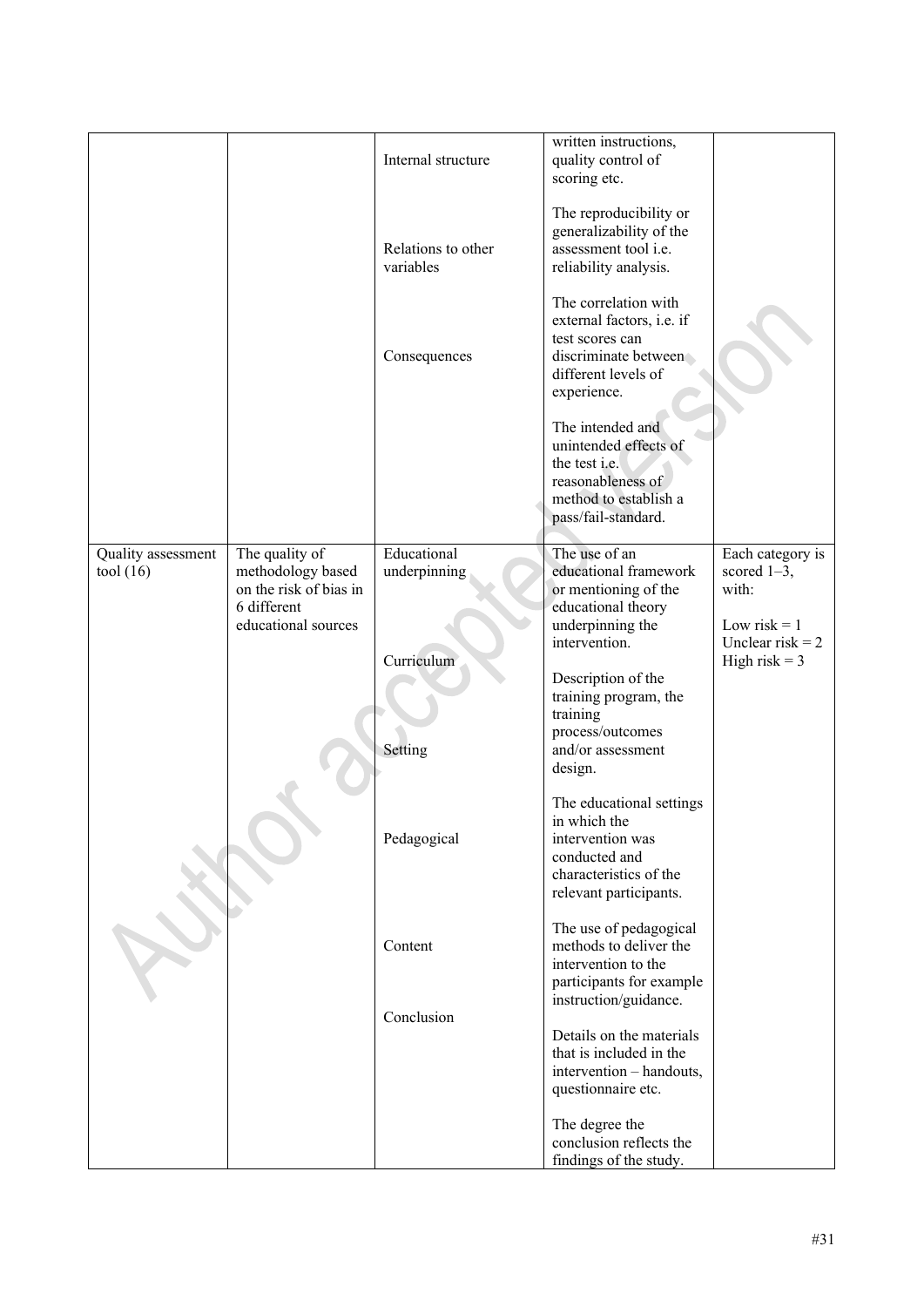| Strength of<br>conclusion (17) | The trustworthiness<br>of the findings | 1: No clear conclusions<br>can be drawn, not<br>significant. | $1 - 5$ |
|--------------------------------|----------------------------------------|--------------------------------------------------------------|---------|
|                                |                                        | 2: Results ambiguous,<br>but there appears to be a<br>trend. |         |
|                                |                                        | 3: Conclusions are<br>probably supported by<br>the results.  |         |
|                                |                                        | 4: Results are clear and<br>very likely to be true.          |         |
|                                |                                        | 5: Results are<br>unequivocal.                               |         |

#32